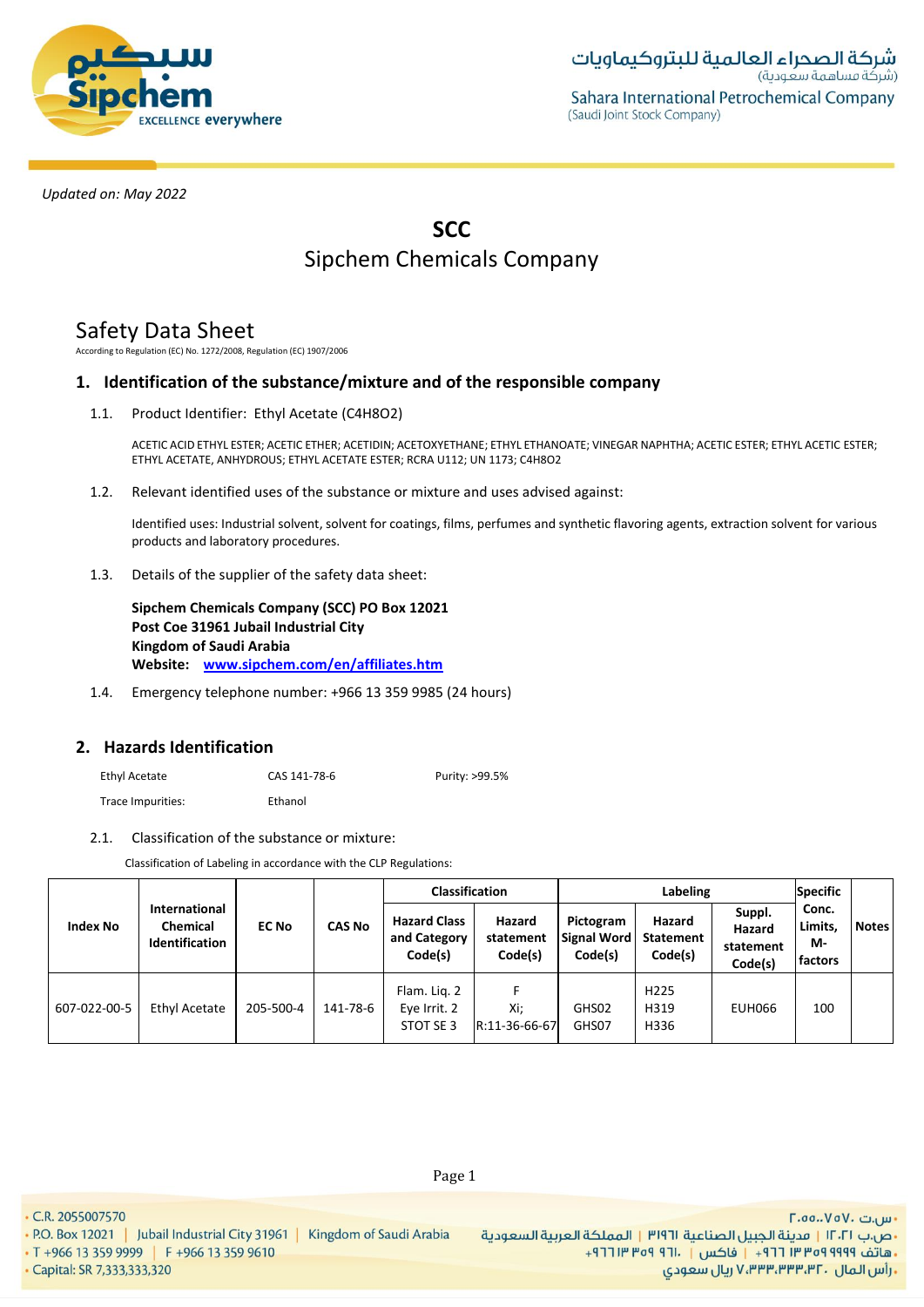

## **Classification according to Regulation 1272/2008/EC (CLP)**

**Basis for Classification** This substance is classified based on Directive 1272/2008/EC and its amendments (CLP Regulation,GHS)

**ETHYL ACETATE (141-78-6)**

**Symbol(s):**



### **Signal Word:** Danger

#### **Hazard(s):**

**H225:** Highly flammable liquid and vapour **H319:** Causes serious eye irritation **H336:** May cause drowsiness or dizziness

#### **Prevention:**

**P233:** Keep container tightly closed.

**P210:** Keep away from heat/sparks/open flames/hot surfaces. - No smoking.

**P240:** Ground/Bond container and receiving equipment.

**P241:** Use explosion-proof-electrical/ventilating/lighting/…/equipment P242: Use only non-sparking tools.

**P243:** Take precautionary measures against static discharge.

**P271:** Use only outdoors or in a well-ventilated area.

**P280:** Wear protective gloves/protective clothing/eye protection/face protection. P261: Avoid breathing dust/fume/gas/mist/vapours/spray.

**P264:** Wash ... thoroughly after handling.

#### **Response:**

**P304+P340:** IF INHALED: Remove victim to fresh air and keep at rest in a position comfortable for breathing. **P305+P351+P338:** IF IN EYES: Rinse cautiously with water for several minutes. Remove contact lenses, if present and easy to do. Continue rinsing.

**P337+P313:** If eye irritation persists: Get medical advice/attention.

**P303+P361+P353:** IF ON SKIN (or hair): Remove/Take off immediately all contaminated clothing. Rinse skin with water/shower.

**P312:** Call a POISON CENTER or doctor/physician if you feel unwell.

**P370+P378:** In case of fire: Use ... for extinction.

#### **Storage:**

. P.O. Box 12021 | Jubail Industrial City 31961 | Kingdom of Saudi Arabia

**P403+P233:** Store in a well-ventilated place. Keep container tightly closed. **P403+P235:** Store in a well-ventilated place. Keep cool.

**P405:** Store locked up. Disposal:

**P501:** Dispose of contents/container to ... Supplemental:

**EUH066:** Repeated exposure may cause skin dryness or cracking.

• C.R. 2055007570

Page 2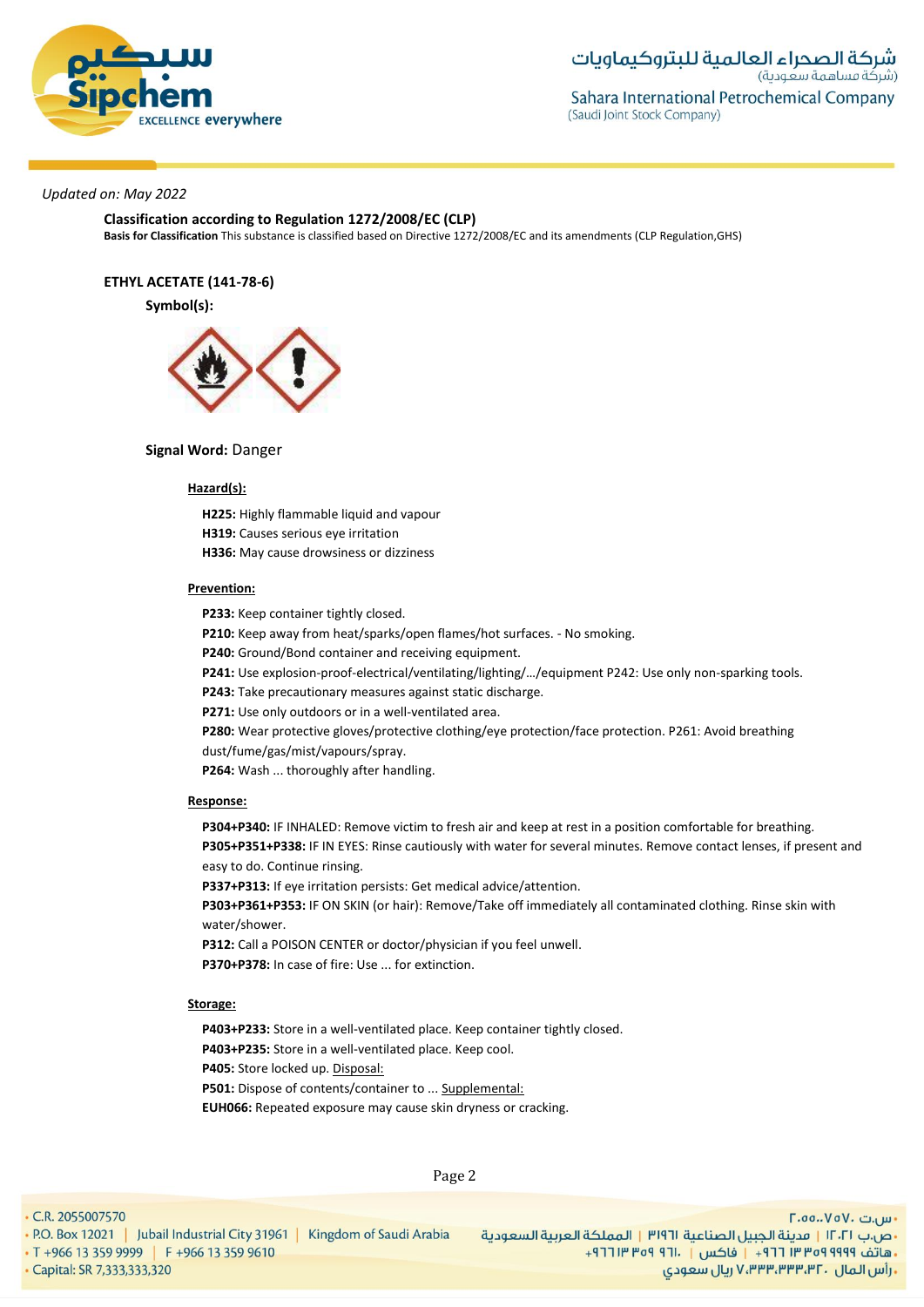

### **SAFETY DATA SHEET**

**Emergency overview: DANGER!** Highly flammable. Irritating to eyes. Vapors may cause drowsiness and dizziness. Repeated exposure may cause skin dryness or cracking. May cause central nervous system effects. May cause skin and respiratory tract irritation. May be harmful by inhalation, in contact with skin and if swallowed. Ethyl acetate is a colorless liquid with a sweet odor.

#### **Potential chronic health effects:**

| <b>CARCINOGENIC EFFECTS:</b>  | No reported carcinogenic effects; low carcinogenicity potential. |
|-------------------------------|------------------------------------------------------------------|
| <b>MUTAGENIC EFFECTS:</b>     | No assigned mutagenic effect classification.                     |
| <b>REPRODUCTION TOXICITY:</b> | No mammalian developmental/reproductive effects reported.        |

- 2.2. Label: See table above.
- 2.3. Other hazards: None known.

### **3. Composition/information on ingredients**

| Formula   | CH3COOC2H5   |
|-----------|--------------|
| CAS-No.   | 141-78-6     |
| Index-No. | 607-022-00-5 |
| EC-No.    | 200-500-4    |
| Mol Wt.   | 88.11 g/mol  |

#### **4. First Aid Measures**

4.1. Description of first aid measures

Eye Contact: Check for and remove any contact lenses. Immediately flush eyes with plenty of water for at least 15 minutes, occasionally lifting the upper and lower eyelids. Get medical attention immediately.

Skin Contact: In case of contact, immediately flush skin with plenty of water for at least 15 minutes while removing contaminated clothing and shoes. Wash clothing before reuse. Clean shoes thoroughly before reuse. Get medical attention immediately.

Inhalation: Move exposed person to fresh air. If not breathing, if breathing is irregular or if respiratory arrest occurs, provide artificial respiration or oxygen by trained personnel. Loosen tight clothing such as a collar, tie, belt or waistband. Get medical attention immediately.

Ingestion: Wash out mouth and water. Do not induce vomiting unless directed to do so by medical personnel. Never give anything by mouth to an unconscious person. Get medical attention immediately.

4.2. Most important symptoms and effects, both acute and delayed:

Irritant effects, drowsiness, dizziness, narcosis, nausea, headache, vision impairment. Drying and defatting of skin.

4.3. Indication of immediate medical attention and special treatment needed:

No additional information available.

. P.O. Box 12021 | Jubail Industrial City 31961 | Kingdom of Saudi Arabia

• Capital: SR 7,333,333,320

• T +966 13 359 9999 | F +966 13 359 9610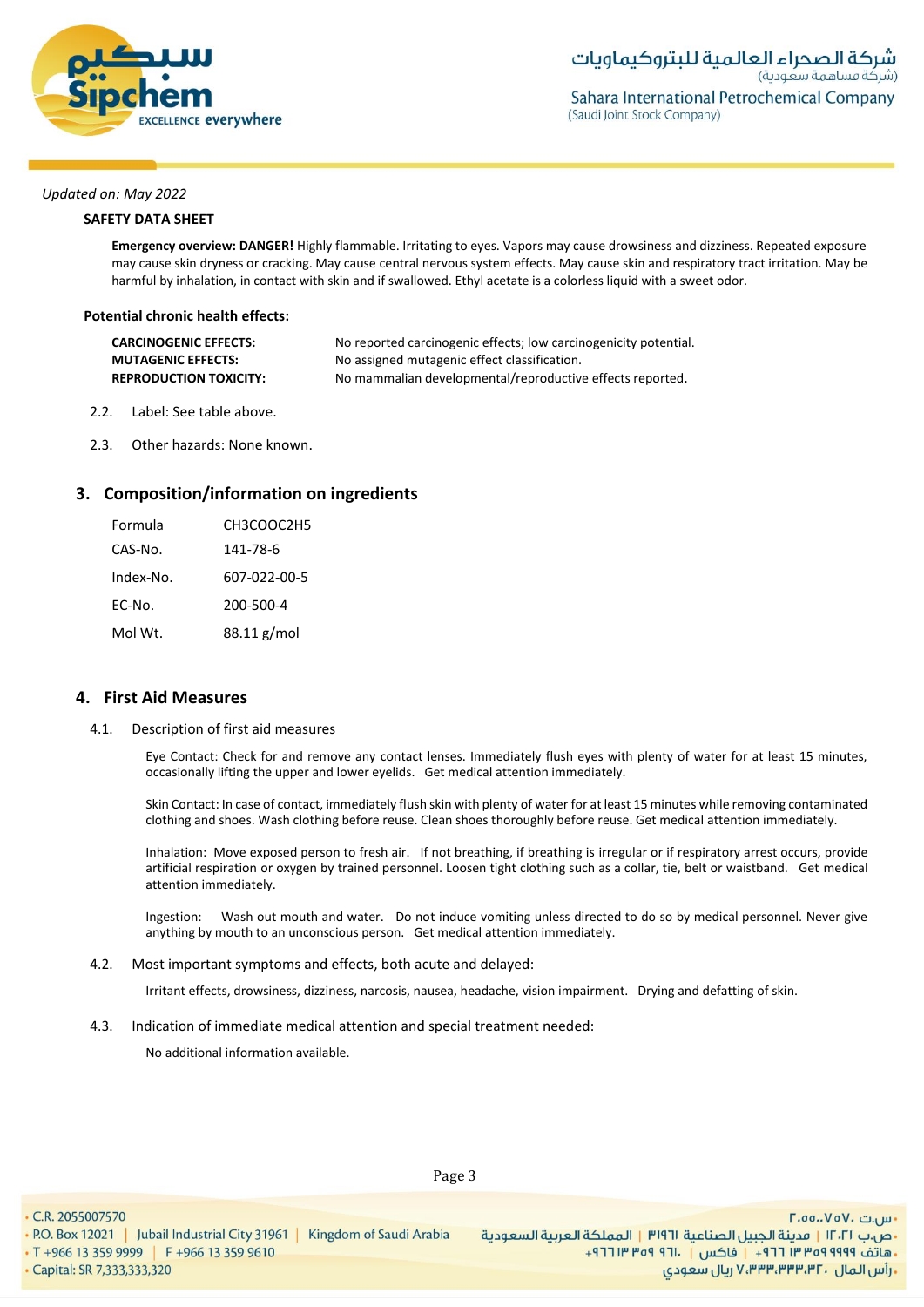

### **5. Firefighting measures**

5.1. Extinguishing media

| Suitable extinguishing media:   | Use dry chemical, CO2, water spray (fog) or foam |
|---------------------------------|--------------------------------------------------|
| Unsuitable extinguishing media: | None noted.                                      |

### 5.2. Special hazards arising from the substance or mixture:

Flammable. In a fire or if heated, a pressure increase will occur and the container may burst, with risk of subsequent explosion. The vapor/gas is heavier than air and will spread along the ground. Vapors may accumulate in low or confined areas or travel a considerable distance to a source of ignition and flash back. Runoff to sewer may create fire or explosion hazard.

#### 5.3. Advice for fire fighters:

*Special protective equipment for fire fighters:* Fire fighters should wear appropriate protective equipment and self-contained breathing apparatus (SCBA) with a full face-piece operated in positive pressure mode.

*Further information:* Promptly isolate the scene by removing all persons from the vicinity of the incident if there is a fire. No action shall be taken involving an personal risk or without suitable training. Move containers from fire area if this can be done without risk. Use water spray to keep fire-exposed containers cool. Do not allow fire extinguishing water to contaminate surface or groundwater systems.

## **6. Accidental release measures**

6.1. Personal precautions, protective equipment and emergency procedures:

*Advice for non-emergency personnel*: Evacuate the danger zone; follow emergency precautions. Secure emergency assistance immediately. Avoid contact with the material; do not breath vapors or aerosol. If possible, provide additional ventilation.

*Advice for emergency responders*: Do not take action without proper training and emergency equipment. See Section 8 for additional information. Evacuate surrounding areas. Eliminate all ignition sources including flares and all open flames. Avoid all contact with spiller material. Maintain adequate ventilation and wear appropriate respiratory protection.

### 6.2. Environmental precautions:

Avoid dispersal of spilled material and runoff and contact with soil, waterways, drains and sewers. Inform the relevant authorities if the product has caused environmental pollution (sewers, waterways, soil or air).

#### 6.3. Methods and materials for containment:

Stop leak if without risk. Move containers from spill area. Approach release from upwind. Prevent entry into sewers, surface waters, basements or confined areas. Wash spillage into effluent treatment plant. Contain and collect spillage using appropriate personal protective equipment. Chemical-resistant, impervious gloves complying with an approved standard should be worn at all times when handing chemical products or if a risk assessment indicates this is necessary. Collect and contain spillage with non-combustible, absorbent material (e.g. sand, earth, vermiculite or diatomaceous earth) and place in a container for disposal according to local regulations. Use spark-proof tools and explosion proof equipment. Contaminated absorbent material may pose the same hazard(s) as the spilled product.

#### 6.4. Reference to other sections:

See disposal instruction 13 and exposure controls Section 8.

• C.R. 2055007570

. P.O. Box 12021 | Jubail Industrial City 31961 | Kingdom of Saudi Arabia

• T +966 13 359 9999 | F +966 13 359 9610 - Capital: SR 7,333,333,320

Page 4

 $\Gamma$ .00.. $V$ o $V$ . سى ال •ص.ب ١٢٠٢١ | مدينة الجبيل الصناعية ٣١٩٦١ | المملكة العربية السعودية + هاتف ٩٩٩٩ ٩٥٩ ٣٣ ٣ ٦٦١ + إ فاكس | . ١٣ ٢٥٩ ٣ ١٣ ٢٦٢ . رأس المال . V،۳۳۳،۳۳۳،۳۲ ريال سعودي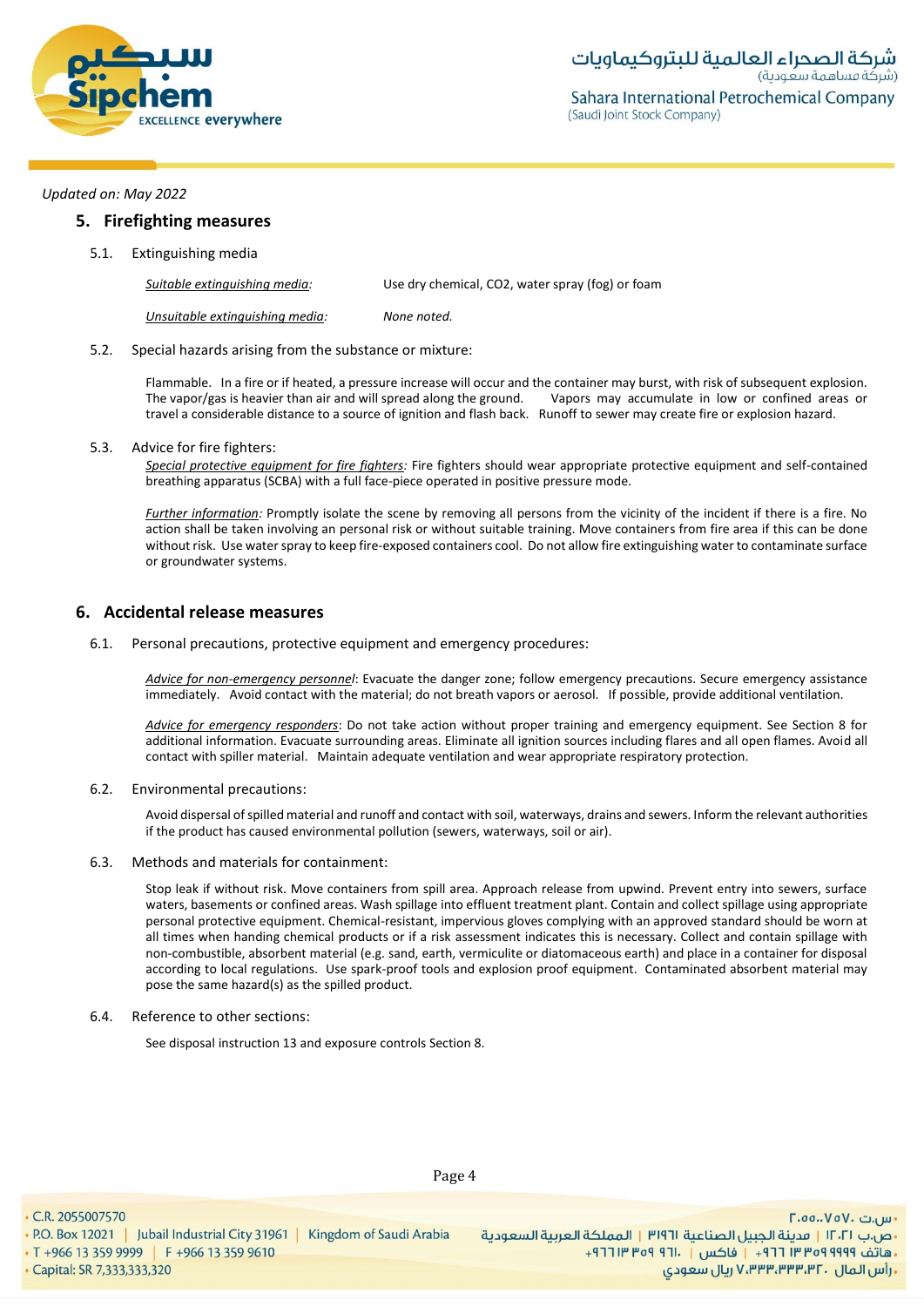

## **7. Handling and storage**

7.1. Precautions for safe handling:

Observe all label precautions. Use appropriate personal protective equipment (see section 8). Eating, drinking and smoking should be prohibited in areas where this material is handled, stored and processed. Workers should wash hands and face before eating, drinking and smoking. Do not get in eyes or on skin or clothing. Do not ingest. Avoid breathing vapor or mist. Use only with adequate ventilation. Wear appropriate respirator when ventilation is inadequate. Do not enter storage areas and confined spaces unless adequately ventilated. Keep in the original container or an approved alternative made from a compatible material, kept tightly closed when not in use. Store and use away from heat, sparks, open flame or any other ignition source. Use explosionproof electrical (ventilating, lighting and material handling) equipment. Use non-sparking tools. Take precautionary measures against electrostatic discharges. To avoid fire or explosion, dissipate static electricity during transfer by grounding and bonding containers and equipment before transferring material. Empty containers retain product residue and can be hazardous. Do not reuse container.

*Advice on protection against fire and explosion:* Keep away from flames and sources of ignition – including static.

7.2. Conditions for safe storage, including any incompatibilities:

Store in accordance with local regulations. Store in a segregated and approved area. Store in original container protected from direct sunlight in a dry, cool and well-ventilated area, away from incompatible materials (see section 10) and food and drink. Eliminate all ignition sources. Separate from oxidizing materials. Keep container tightly closed and sealed until ready for use. Containers that have been opened must be carefully resealed and kept upright to prevent leakage. Do not store in unlabeled containers. Use appropriate containment to avoid environmental contamination.

7.3. Specific end uses:

No other additional special end uses are anticipated.

## **8. Exposure controls/personal protection**

8.1. Control parameters:

Personal, workplace or environmental monitoring may be necessary to ensure exposures are below recommended and legal limits.

## **Exposure Limits**

| ETHYL ACETATE (141-78-6) |                                               |
|--------------------------|-----------------------------------------------|
| ACGIH:                   | 400 ppm TWA                                   |
| NIOSH:                   | 400 ppm TWA; 1400 mg/m3 TWA                   |
|                          | 2000 ppm IDLH (10% LEL)                       |
| OSHA (US):               | 400 ppm TWA; 1400 mg/m3 TWA                   |
| Mexico:                  | 400 ppm TWA LMPE-PPT; 1400 mg/m3 TWA LMPE-PPT |
| EU:                      | 400 ppm; 1500 mg/m3                           |
|                          |                                               |

## **Exposure Limits for Chemicals which may be generated during processing** This material has no components listed.

Page 5

• C.R. 2055007570

. P.O. Box 12021 | Jubail Industrial City 31961 | Kingdom of Saudi Arabia

• T +966 13 359 9999 | F +966 13 359 9610 • Capital: SR 7,333,333,320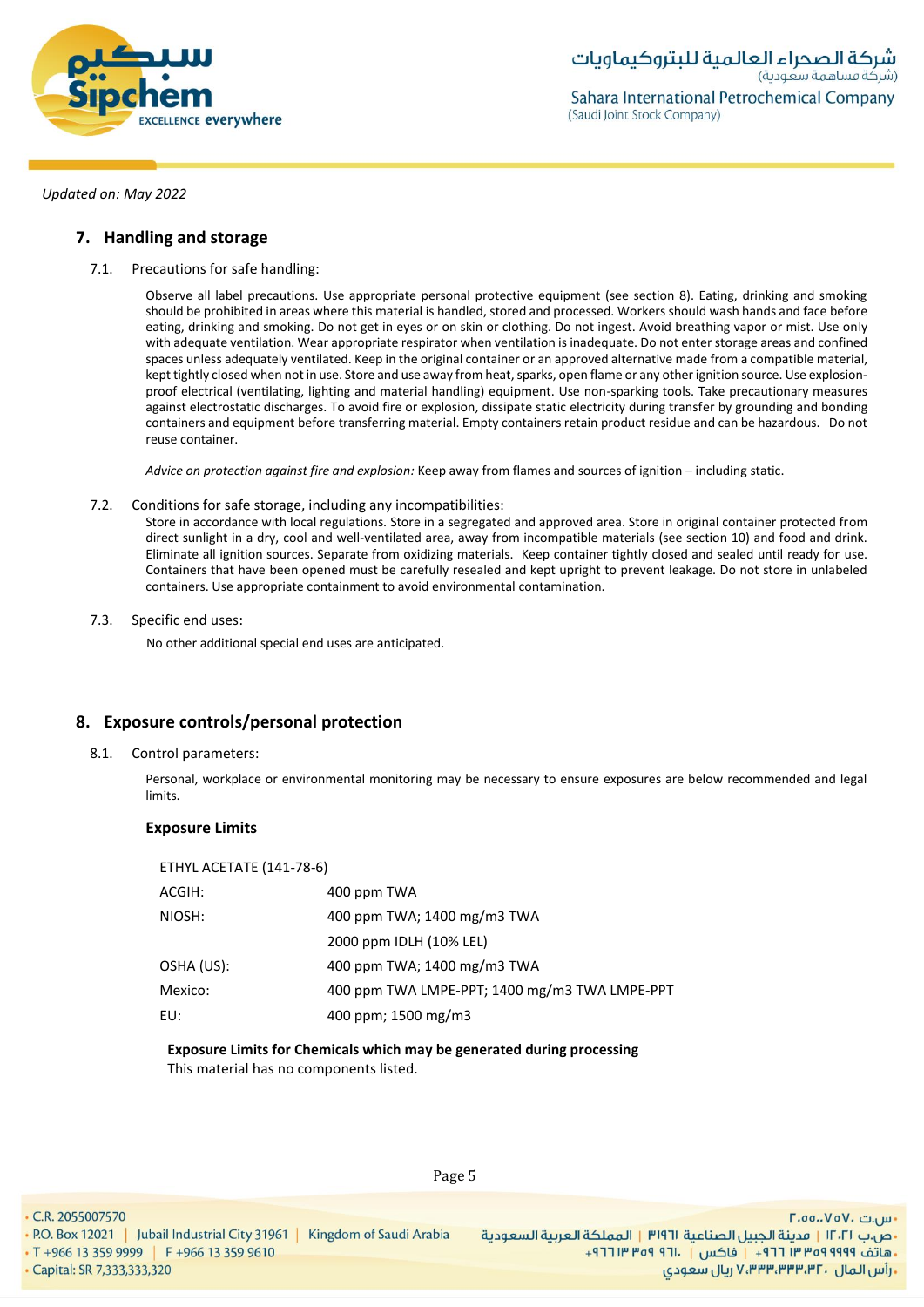

8.2. Exposure controls:

Use only with adequate ventilation. Use process enclosures, local exhaust ventilation or other engineering controls to keep worker exposure to airborne contaminants below any recommended or statutory limits. The engineering controls also need to keep gas, vapor or dust concentrations below any lower explosive limits. Use explosion-proof ventilation equipment.

Engineering measures: Use only with adequate ventilation. Use process enclosures, local exhaust ventilation or other engineering controls to keep worker exposure to airborne contaminants below any recommended or statutory limits. The engineering controls also need to keep gas, vapor or dust concentrations below any lower explosive limits. Use explosion-proof ventilation equipment.

Individual protection measures:

*Hygiene measures:* Wash hands, forearms and face thoroughly after handling chemical products, before eating, smoking and using the lavatory and at the end of the working period. Appropriate techniques should be used to remove potentially contaminated clothing. Discard contaminated clothing or wash thoroughly before reusing. Ensure that eyewash stations and safety showers are close to the workstation location*.*

*Eye/face protection:* Safety eyewear complying with an approved standard should be used when a risk assessment indicates this is necessary to avoid exposure to liquid splashes, mists or dusts.

*Hand protection:* Chemical-resistant, impervious gloves complying with an approved standard should be worn at all times when handling chemical products if a risk assessment indicates this is required.

*Glove material:* butyl or nitrile rubber Glove thickness: 0.7 mm or thicker Break through time: > 240 minutes

*Other protective equipment:* Flame retardant antistatic protective clothing

*Respiratory protection:* A properly fitted air purifying respirator or air supply respirator should be worn if a risk assessment indicates that respiratory protection is necessary. Respirator selection must be based upon known or measured levels of exposure.

*Environmental exposure controls:* Ventilation and engineering controls to protect workers and ventilate work area to at or below recommended employee exposure levels. Technical measures are preferred over use of personal protective equipment. Environmental controls, such as scrubber or thermal oxidizer may be required to prevent process releases to the atmosphere. Do not empty into drains—risk of explosion.

• Capital: SR 7,333,333,320

• T +966 13 359 9999 | F +966 13 359 9610

. P.O. Box 12021 | Jubail Industrial City 31961 | Kingdom of Saudi Arabia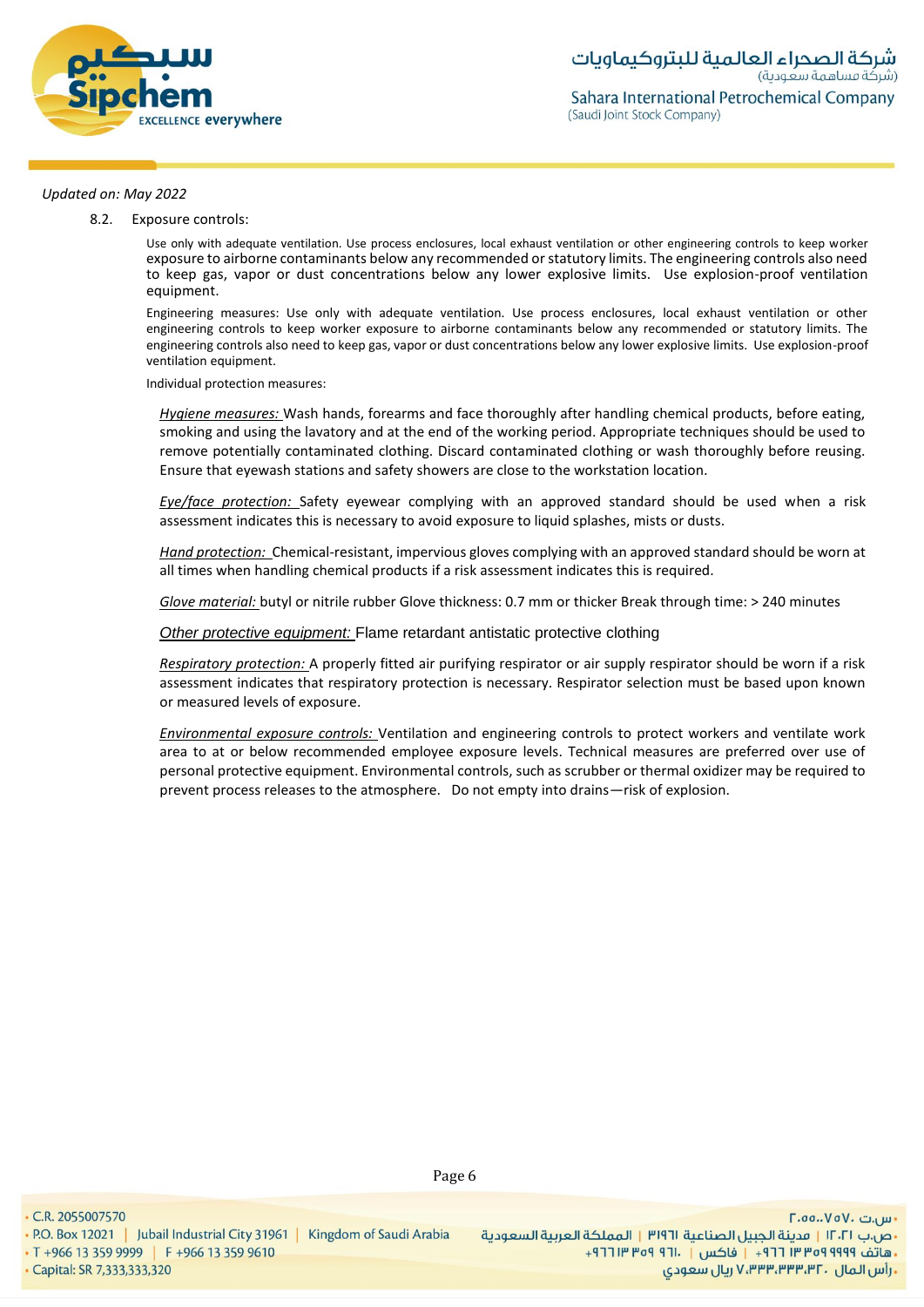

## **9. Physical and chemical properties**

9.1. Information on basic physical and chemical properties:

| <b>Physical State: Liquid</b>           | Appearance: clear                     |
|-----------------------------------------|---------------------------------------|
| <b>Color:</b> colorless                 | Physical Form: volatile liquid        |
| <b>Odor:</b> varying odor               | Odor Threshold: 50 ppm                |
| pH: neutral                             | Melting Point: -84 °C                 |
| Boiling Point: 77 °C                    | Evaporation Rate: 6.2 butyl acetate=1 |
| <b>Flash Point: -4 °C CC</b>            | <b>LEL: 2.0 %</b>                     |
| <b>OSHA Flammability Class: IB</b>      | <b>UEL: 11.5 %</b>                    |
| Autoignition: 426 °C                    | Vapor Pressure: 73 mmHg 20 °C         |
| Vapor Density (air = $1$ ): 3.04        | Density: $0.8945$ g/mL                |
| Specific Gravity (water = $1$ ): 0.9003 | <b>Water Solubility: 8.7 %</b>        |
| Coeff. Water/Oil Dist: Not available    | Viscosity: $0.43$ cP at $20 \cdot C$  |
| Volatility: 100 %                       | Molecular Weight: 88.11               |
| Molecular Formula: C-H3-C-O2-C2-H5      |                                       |

## **Solvent Solubility**

**Soluble:** ether, benzene, alcohol, acetone, chloroform,

## **10. Stability and reactivity**

10.1. Reactivity:

Will not polymerize. Vapors may form explosive mixture with air.

10.2. Chemical stability:

Stable at normal temperature and pressures.

10.3. Possibility of hazardous reactions:

Will not polymerize. May decompose, exotherm or catch fire with mixed with incompatible materials.

10.4. Conditions to avoid:

Avoid heat, flames, sparks and other sources of ignition. Minimize contact with material. Avoid inhalation of material or combustion byproducts. Keep out of water supplies and sewers. Do not store at elevated temperatures.

#### 10.5. Incompatible materials:

Strong acids, strong bases, chlorosulfonic acid, strong oxidizers, nitrates, lithium tetrahydroaluminate.

10.6. Hazardous decomposition products:

Carbon oxides.

Page 7

 $\cdot$  C.R. 2055007570

|                                               | • P.O. Box 12021   Jubail Industrial City 31961   Kingdom of Saudi Arabia | ية السعودية |
|-----------------------------------------------|---------------------------------------------------------------------------|-------------|
| $\cdot$ T +966 13 359 9999 F +966 13 359 9610 |                                                                           |             |
| • Capital: SR 7,333,333,320                   |                                                                           |             |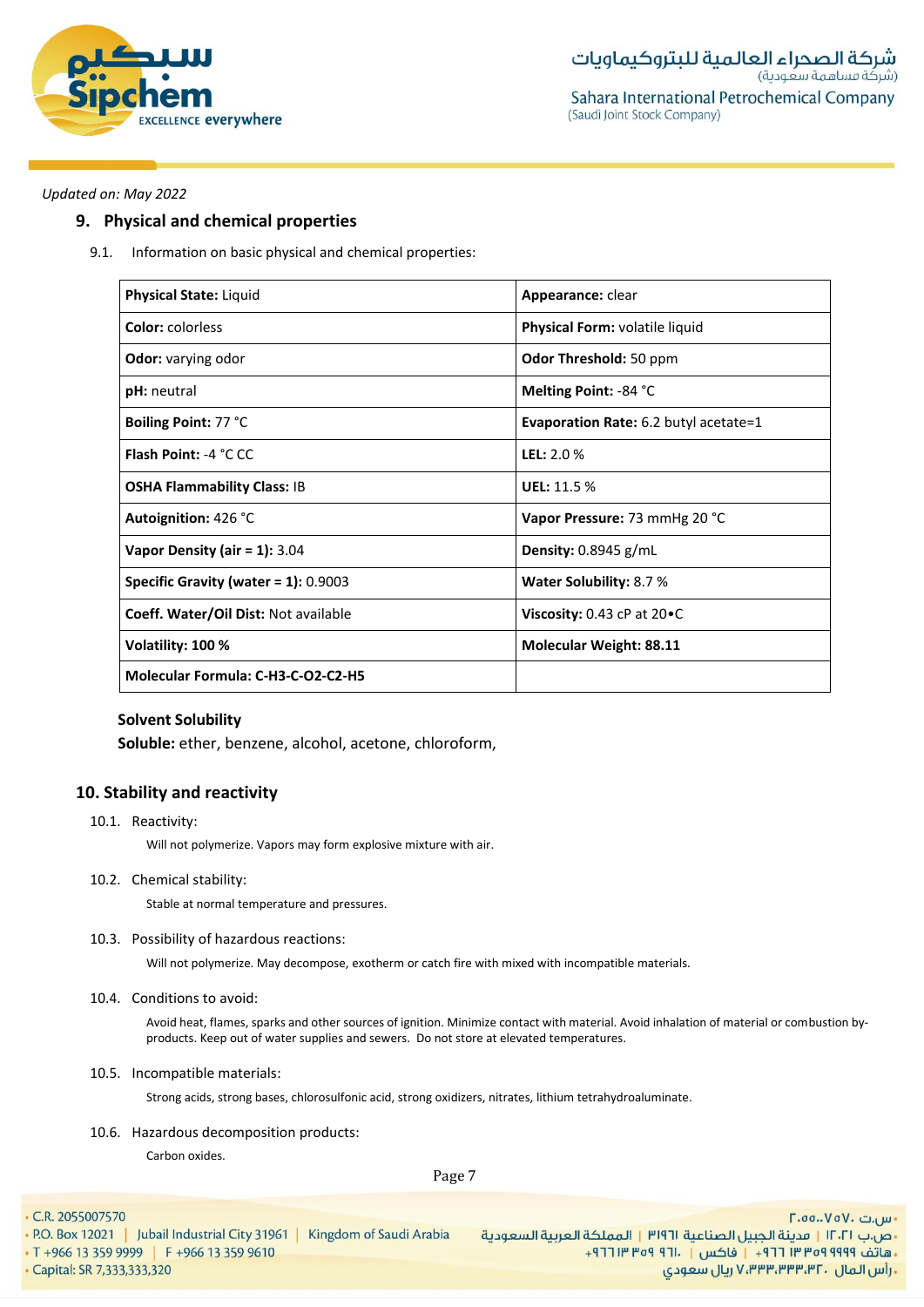

## **11. Toxicological information**

11.1. Information on toxicological effects:

| Acute oral toxicity LD50 rat:                       |
|-----------------------------------------------------|
| Acute inhalation toxicity:                          |
| Acute dermal toxicity LD50 rabbit:                  |
| Skin irritation:                                    |
| Eye irritation:                                     |
| Sensitization:                                      |
| Ames test:                                          |
| Mutagenicity:                                       |
| Specific target organ toxicity - single exposure:   |
| Specific target organ toxicity - repeated exposure: |
| Aspiration hazard:                                  |
|                                                     |

*Acute oral toxicity LD50 rat: 5620 mg/kg (RTECS)* 5.86 mg/l 8 hours (RTECS) *Acute dermal toxicity LD50 rabbit: >18000 mg/kg (RTECS) Skin irritation: No skin irritation (IUCLID) Eye irritation: No eye irritation (IUCLID) Sensitization: Negative, guinea pig (IUCLID) Genotoxicity in vitro: Ames test: negative (IUCLID) Mutagenicity: negative, mammalian cell chromosome aberration. (US NTP) Specific target organ toxicity - single exposure: Central nervous system, drowsiness, dizziness Specific target organ toxicity - repeated exposure: Not classified as specific target organ toxicity. Aspiration hazard: Product may be an aspiration hazard*

### 11.2. Additional information:

Further data: Headache, nausea in high concentrations. Handle using good occupational and environmental health practices.

## **12. Ecological information**

12.1. Toxicity

| Toxicity in fish LC50:                               | 230 mg/L (IUCLID: 96 hour, fathead minnow)         |
|------------------------------------------------------|----------------------------------------------------|
| Toxicity to daphnia and other aquatic invertebrates: | 720 mg/L; (IUCLID: 48 hour, Daphnia magna)         |
| Toxicity to algae:                                   | 3300 mg/L (IUCLID: 48 hr. Scenedesmus quadricauda) |
| Toxicity to bacteria:                                | 2900 mg/L (IUCLID: 16 hr. Pseudomonas putida)      |

- 12.2. Persistence and degradability: Readily biodegradable 100% (OECD Test Guideline 301D , 28 day)
- 12.3. Bio accumulative potential:

Not expected (experimental log Pow: 0.73)

12.4. Mobility in soil:

No information available.

12.5. Results of PBT and vPvB assessment:

Assessment not conducted. Not classified as PBT or vPvB.

- 12.6. Other adverse effects:
- 12.7. Additional ecological information: Do not allow product to enter surface waters, wastewater or soil.

Page 8

- C.R. 2055007570
- . P.O. Box 12021 | Jubail Industrial City 31961 | Kingdom of Saudi Arabia
- T +966 13 359 9999 | F +966 13 359 9610

· Capital: SR 7,333,333,320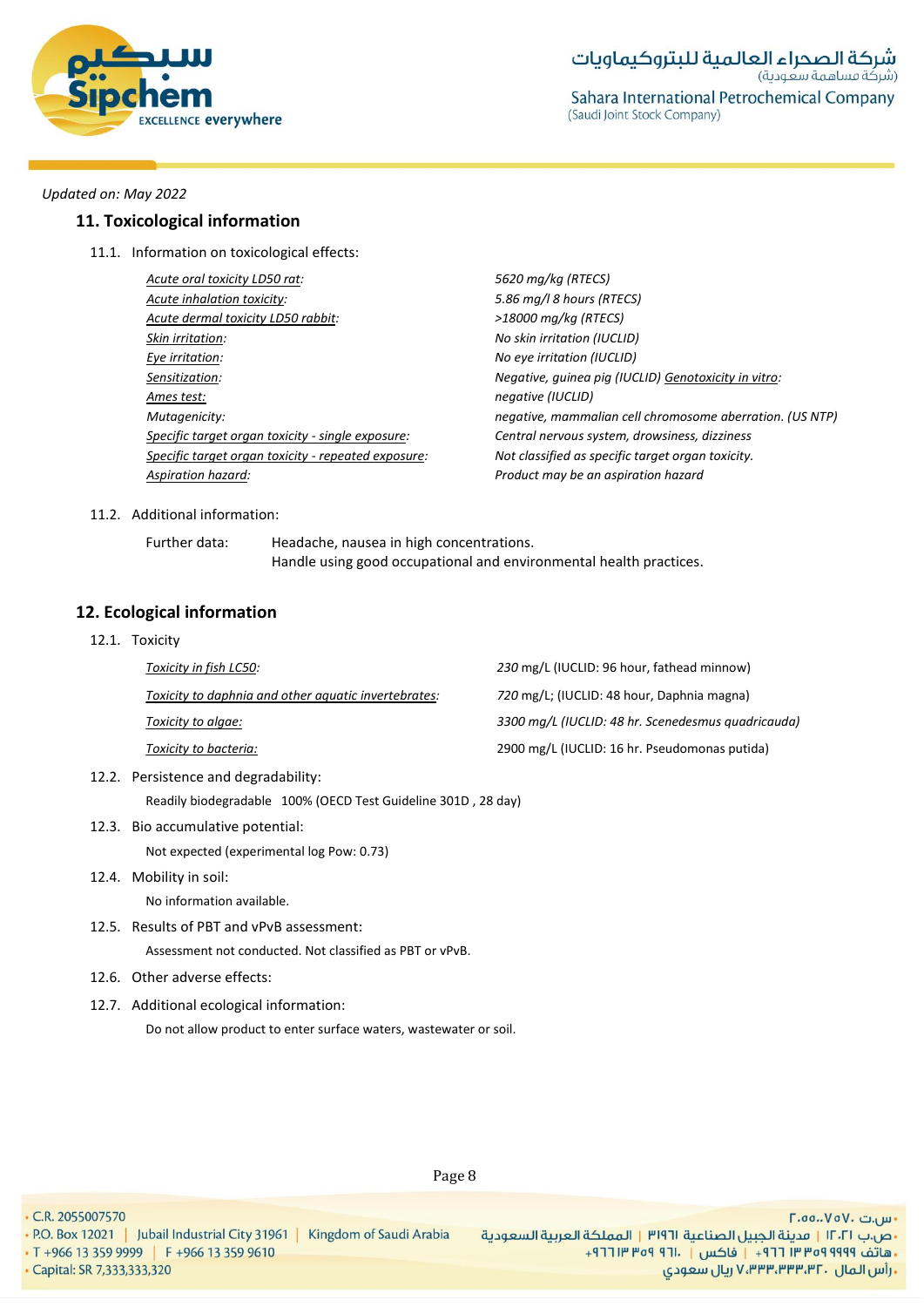

## **13. Disposal considerations**

*Waste treatment methods:* The generation of waste should be avoided or minimized wherever possible. Empty containers or liners may retain some product residues. This material and its container must be disposed of in a safe way. Dispose of surplus and nonrecyclable products via a licensed waste disposal contractor. Disposal of this product, solutions and any by-products should at all times comply with the requirements of environmental protection and waste disposal legislation and any regional local authority requirements. Avoid dispersal of spilled material and runoff and contact with soil, waterways, drains and sewers. Subject to disposal regulations in the U.S.-- EPA 40 CFR 262 Hazardous Waste Number(s): U112.

## **14. Transport Information**

The transport regulations are cited according to international and/or harmonized transport regulations. Possible national deviations and country specific requirements are not considered.

Shipping Name: Ethyl acetate

US DOT Hazard Class: 3 UN/NA #: UN1173 Packing Group: II Required Label(s): 3

TDG/ADR Information Shipping Name: Ethyl acetate Hazard Class: 3 UN #: UN1173 Packing Group: II Required Label(s): 3

ADR Tunnel Code Restrictions This list contains tunnel restriction codes for those substances and/or chemically related entries which are found in chapter 3.2 of the ADR regulations.

ETHYL ACETATE (141-78-6) Restriction(s): D/E [UN1173] (II)

RID Information Shipping Name: Ethyl acetate Hazard Class: 3 UN #: UN1173 Packing Group: II Required Label(s): 3

IATA/ICAO Information Shipping Name: Ethyl acetate Hazard Class: 3 UN #: UN1173 Packing Group: II Required Label(s): 3

IMDG Information Shipping Name: Ethyl acetate Hazard Class: 3 UN #: UN1173 Packing Group: II

• C.R. 2055007570

• Capital: SR 7,333,333,320

Page 9

. P.O. Box 12021 | Jubail Industrial City 31961 | Kingdom of Saudi Arabia • T +966 13 359 9999 | F +966 13 359 9610

 $\Gamma$ .00.. $V$ o $V$ . سى ال •ص.ب ١٢٠٢١ | مدينة الجبيل الصناعية ٣١٩٦١ | المملكة العربية السعودية + هاتف ٩٩٩٩ ٩٩٩٩ ٣ ٣ ٣ ٢ ١ - إ فاكس | . ١٢١ ٩ص ٣ ١٣ ٢٦ + ريال سعودي, ۷٬۳۳۳٬۳۳۳٬۳۲۰ ريال سعودي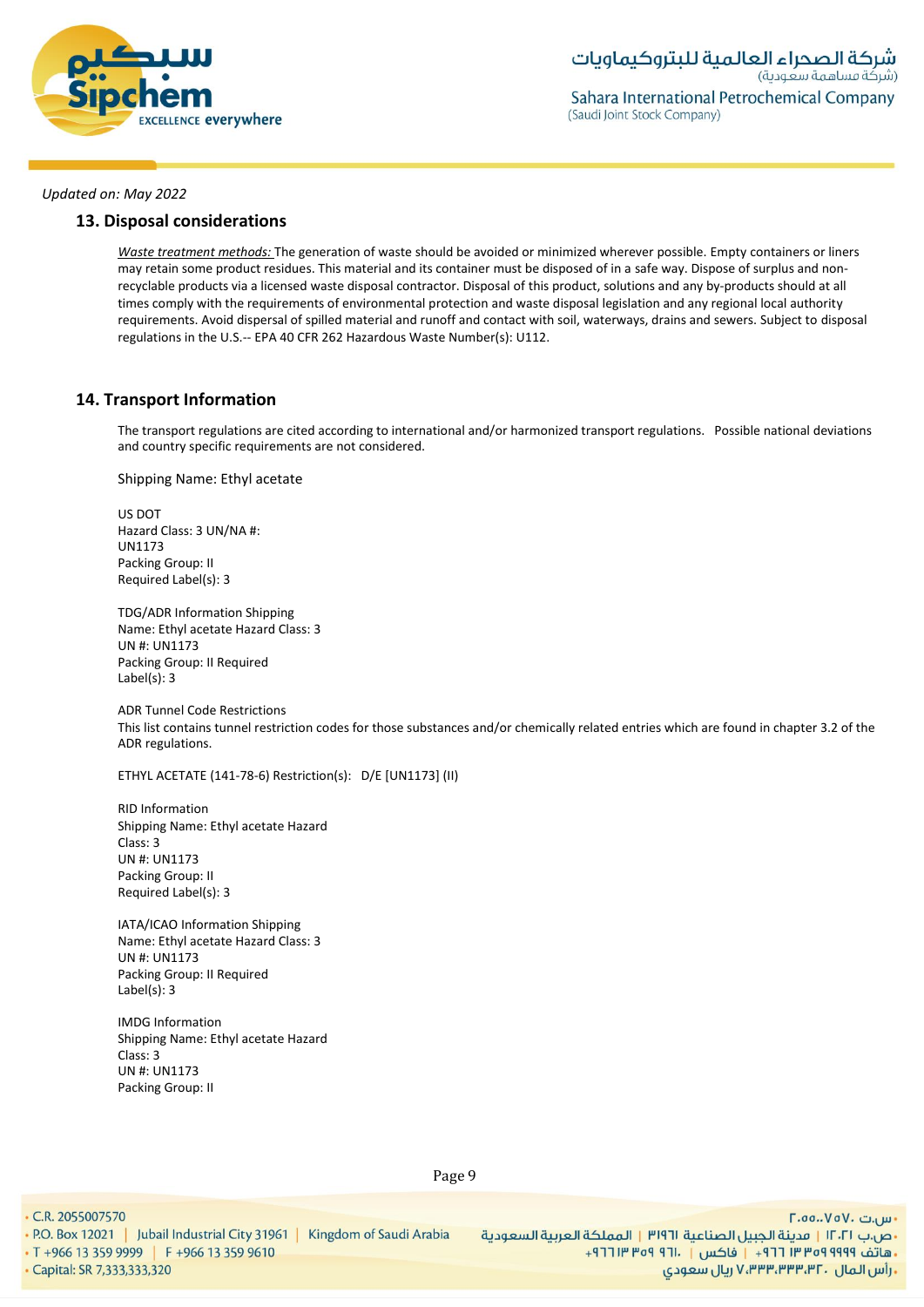

## **15. Regulatory information**

15.1. Safety, health and environmental regulations/legislation specific for the substance or mixture:

## **U.S. Federal Regulations**

This material contains one or more of the following chemicals required to be identified under SARA Section 302 (40 CFR 355 Appendix A), SARA Section 311/312 (40 CFR 370.21), SARA Section 313 (40 CFR 372.65), CERCLA (40 CFR 302.4), TSCA 12(b), and/or require an OSHA process safety plan.

## **ETHYL ACETATE (141-78-6)**

**CERCLA:** 5000 lb final RQ; 2270 kg final RQ **SARA Section 311/312 (40 CFR 370 Subparts B and C) Acute Health:** Yes **Chronic Health:** No **Fire:** Yes **Pressure:** No **Reactive:** No

## **U.S. State Regulations**

The following components appear on one or more of the following state hazardous substances lists:

| Component                      | CAS      | CA  | MA  | MN  | <b>NJ</b> | PA  |
|--------------------------------|----------|-----|-----|-----|-----------|-----|
| <b>ETHYL</b><br><b>ACETATE</b> | 141-78-6 | Yes | Yes | Yes | Yes       | Yes |

Not listed under California Proposition 65

## **Canadian WHMIS Ingredient Disclosure List (IDL)**

Components of this material have been checked against the Canadian WHMIS Ingredients Disclosure List. The List is composed of chemicals which must be identified on MSDSs if they are included in products which meet WHMIS criteria specified in the Controlled Products Regulations and are present above the threshold limits listed on the IDL.

## **ETHYL ACETATE (141-78-6) 1 %**

## **Germany Water Classification ETHYL**

## **ACETATE (141-78-6)**

ID Number 95, hazard class 1 - low hazard to waters

**Symbol(s)**

**F** Highly Flammable **Xi** Irritant

## **Risk Phrases**

**R11** Highly flammable.

**R36** Irritating to eyes.

**R66** Repeated exposure may cause skin dryness or cracking.

**R67** Vapors may cause drowsiness and dizziness.

## **Safety Phrases**

**S2** Keep out of the reach of children.

Page 10

• C.R. 2055007570

. P.O. Box 12021 | Jubail Industrial City 31961 | Kingdom of Saudi Arabia • T +966 13 359 9999 | F +966 13 359 9610

• Capital: SR 7,333,333,320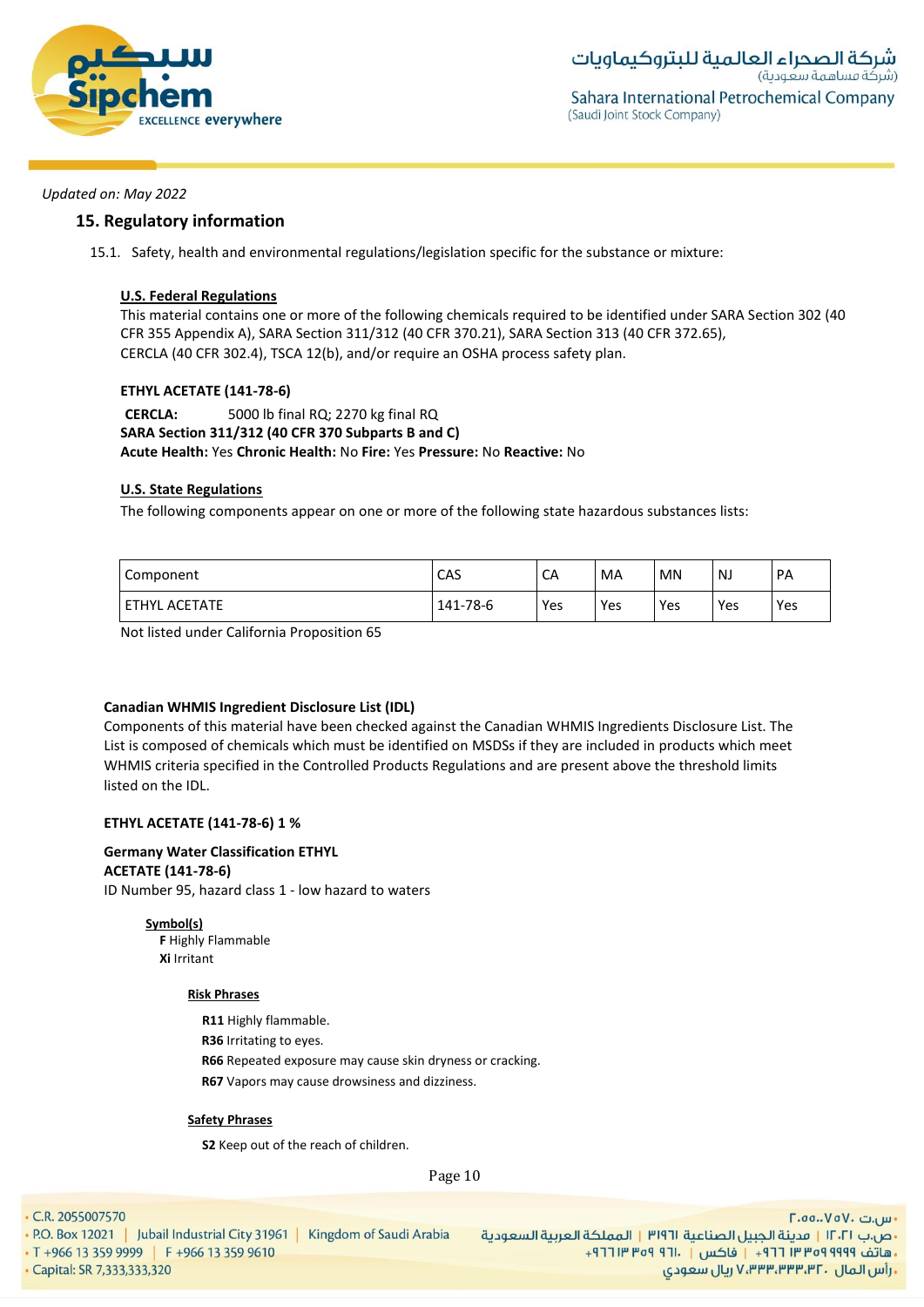

**S16** Keep away from sources of ignition - No smoking.

**S26** In case of contact with eyes, rinse immediately with plenty of water and seek medical advice.

**S33** Take precautionary measures against static discharges.

## **Component Analysis - Inventory**

| ∽<br>Component                    | ی م<br>САЭ                             | $^{\circ}$ 1 $\sim$<br>UJ | $\sim$<br>ີ | ັ∟ບ        | AU  | <b>DH</b> | JP  | KR  | CN  | . . –<br>NZ |
|-----------------------------------|----------------------------------------|---------------------------|-------------|------------|-----|-----------|-----|-----|-----|-------------|
| CFTATC<br>uv.<br>AΙ<br>. .<br>E I | -78-6<br>41 ا<br>$\overline{ }$<br>ᆠᅮᆦ | Yes                       | <b>DSL</b>  | <b>EIN</b> | Yes | Yes       | Yes | Yes | Yes | Yes         |

## **Globally Harmonized System of Classification and Labelling (GHS)**

The listed component(s) of this material have been checked for country-specific published classifications according to the Globally Harmonized System of Classification and Labelling (GHS). The results of the queries are displayed below. Please see the individual country listings, as additional interpretations or reference information may be available.

## **European Union GHS Classifications**

Classifications below according to Regulation (EC) No 1272/2008 on classification, labelling and packaging of substances and mixtures (CLP).

## **ETHYL ACETATE (141-78-6)**

| Flammable liquids -                                | Category 2 | <b>H225</b> Highly flammable liquid and vapour. |
|----------------------------------------------------|------------|-------------------------------------------------|
| Serious eye damage/eye Irritation -                | Category 2 | <b>H319</b> Causes serious eye irritation.      |
| Specific target organ toxicity / Single exposure - | Category 3 | <b>H336</b> May cause drowsiness or dizziness.  |

## **European Union GHS Labelling Information**

Labelling information below is according to Regulation (EC) No 1272/2008 on classification, labelling and packaging of substances and mixtures (CLP).

## **ETHYL ACETATE (141-78-6)**





**Signal Word**: Danger

## **Hazard(s):**

**H225**: Highly flammable liquid and vapour

- **H319**: Causes serious eye irritation
- **H336**: May cause drowsiness or dizziness

#### **Prevention:**

**P233**: Keep container tightly closed. **P210**: Keep away from heat/sparks/open flames/hot surfaces. - No smoking. **P240**: Ground/Bond container and receiving equipment.

Page 11

• C.R. 2055007570

. P.O. Box 12021 | Jubail Industrial City 31961 | Kingdom of Saudi Arabia • T +966 13 359 9999 | F +966 13 359 9610

• Capital: SR 7,333,333,320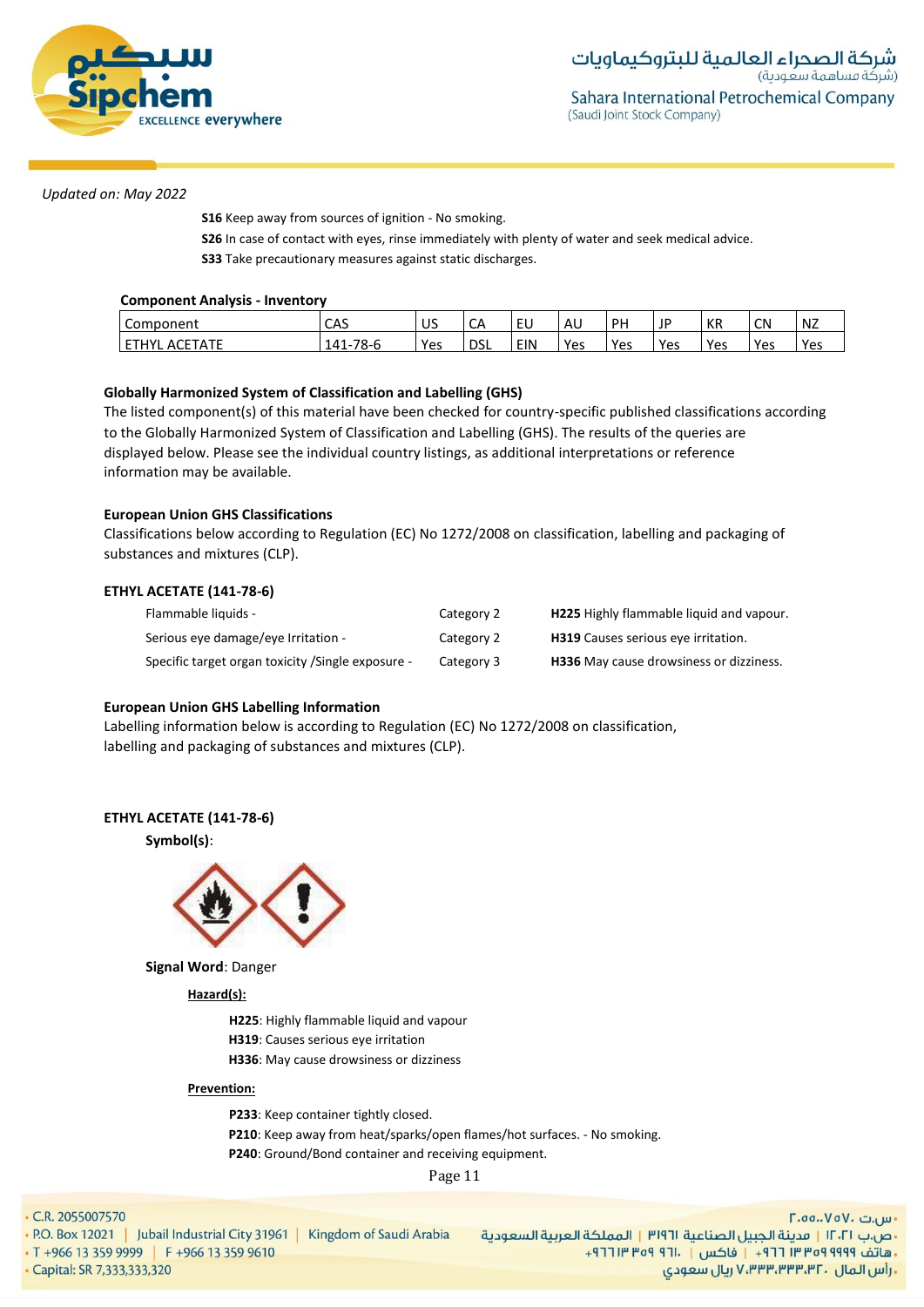

- **P241**: Use explosion-proof electrical/ventilating/lighting/.../equipment.
- **P242**: Use only non-sparking tools.
- **P243**: Take precautionary measures against static discharge.
- **P271**: Use only outdoors or in a well-ventilated area.
- **P280**: Wear protective gloves/protective clothing/eye protection/face protection.
- **P261**: Avoid breathing dust/fume/gas/mist/vapours/spray.
- **P264**: Wash ... thoroughly after handling.

#### **Response:**

**P304+P340**: IF INHALED: Remove victim to fresh air and keep at rest in a position comfortable for breathing. **P305+P351+P338**: IF IN EYES: Rinse cautiously with water for several minutes. Remove contact lenses, if present and easy to do. Continue rinsing.

**P337+P313**: If eye irritation persists: Get medical advice/attention.

**P303+P361+P353**: IF ON SKIN (or hair): Remove/Take off immediately all contaminated clothing. Rinse skin with water/shower.

**P312**: Call a POISON CENTER or doctor/physician if you feel unwell.

**P370+P378**: In case of fire: Use ... for extinction.

#### **Storage:**

**P403+P233**: Store in a well-ventilated place. Keep container tightly closed. **P403+P235**: Store in a well-ventilated place. Keep cool. **P405**: Store locked up.

#### **Disposal:**

**P501**: Dispose of contents/container to ...

#### **Supplemental:**

**EUH066**: Repeated exposure may cause skin dryness or cracking.

#### **Japan GHS Classifications**

Classifications below published under Japan's Chemicals Classification Program according to the Globally Harmonized System of Classification and Labelling of Chemicals (GHS).

### **ETHYL ACETATE (141-78-6)**

| Flammable liquids                                | Category 2  | H225 Highly flammable liquid and vapour. |
|--------------------------------------------------|-------------|------------------------------------------|
| Serious eye damage/eye Irritation                | Category 2B | <b>H320</b> Causes eye irritation.       |
| Specific target organ toxicity - Single exposure | Category 3  | H335 May cause respiratory irritation.   |
| Specific target organ toxicity - Single exposure | Category 3  | H336 May cause drowsiness or dizziness.  |

#### **Japan GHS Labelling Information**

Labelling information below according to classifications published by Japan's Chemicals Classification Program according to the Globally Harmonized System of Classification and Labelling of Chemicals (GHS).

Page 12

. P.O. Box 12021 | Jubail Industrial City 31961 | Kingdom of Saudi Arabia • T +966 13 359 9999 | F +966 13 359 9610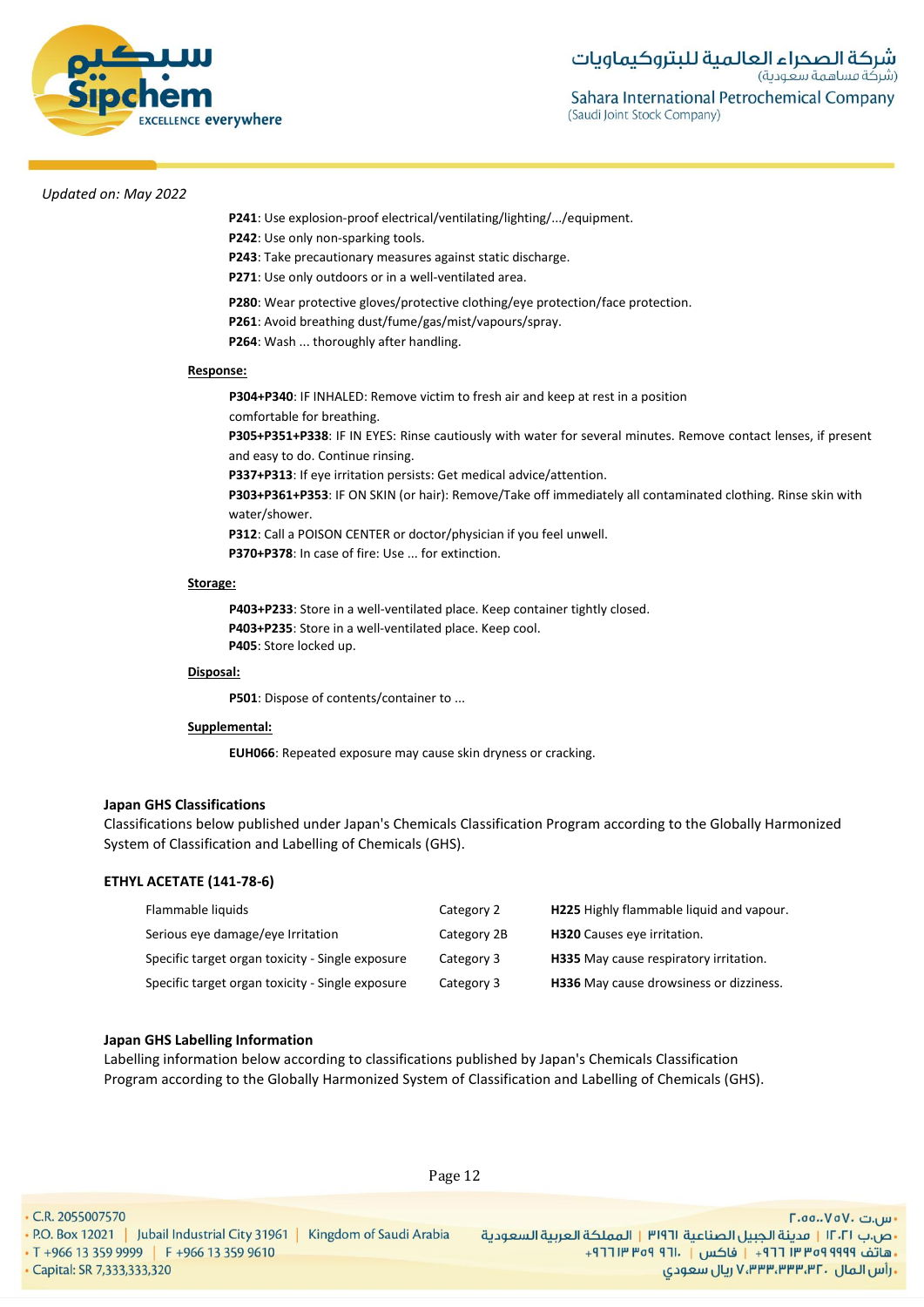

**ETHYL ACETATE (141-78-6)**

**Symbol(s)**:



#### **Signal Word**: Danger

#### **Hazard(s):**

- **H225**: Highly flammable liquid and vapour
- **H320**: Causes eye irritation
- **H335**: May cause respiratory irritation
- **H336**: May cause drowsiness or dizziness

### **Prevention:**

**P233**: Keep container tightly closed.

- **P210**: Keep away from heat/sparks/open flames/hot surfaces. No smoking.
- **P240**: Ground/Bond container and receiving equipment.
- **P241**: Use explosion-proof electrical/ventilating/lighting/.../equipment.
- **P242**: Use only non-sparking tools.
- **P243**: Take precautionary measures against static discharge.
- **P271**: Use only outdoors or in a well-ventilated area.

**P280**: Wear protective gloves/protective clothing/eye protection/face protection.

- **P261**: Avoid breathing dust/fume/gas/mist/vapours/spray.
- **P264**: Wash ... thoroughly after handling.

#### **Response:**

**P304+P340**: IF INHALED: Remove victim to fresh air and keep at rest in a position comfortable for breathing.

**P305+P351+P338**: IF IN EYES: Rinse cautiously with water for several minutes. Remove contact lenses, if present and easy to do. Continue rinsing.

**P337+P313**: If eye irritation persists: Get medical advice/attention. **P303+P361+P353**: IF ON SKIN (or hair): Remove/Take off immediately all contaminated clothing. Rinse skin with water/shower.

**P312**: Call a POISON CENTER or doctor/physician if you feel unwell. **P370+P378**: In case of fire: Use ... for extinction

#### **Storage:**

**P403+P233**: Store in a well-ventilated place. Keep container tightly closed. **P403+P235**: Store in a well-ventilated place. Keep cool. **P405**: Store locked up.

#### **Disposal:**

**P501**: Dispose of contents/container to ...

Page 13

• C.R. 2055007570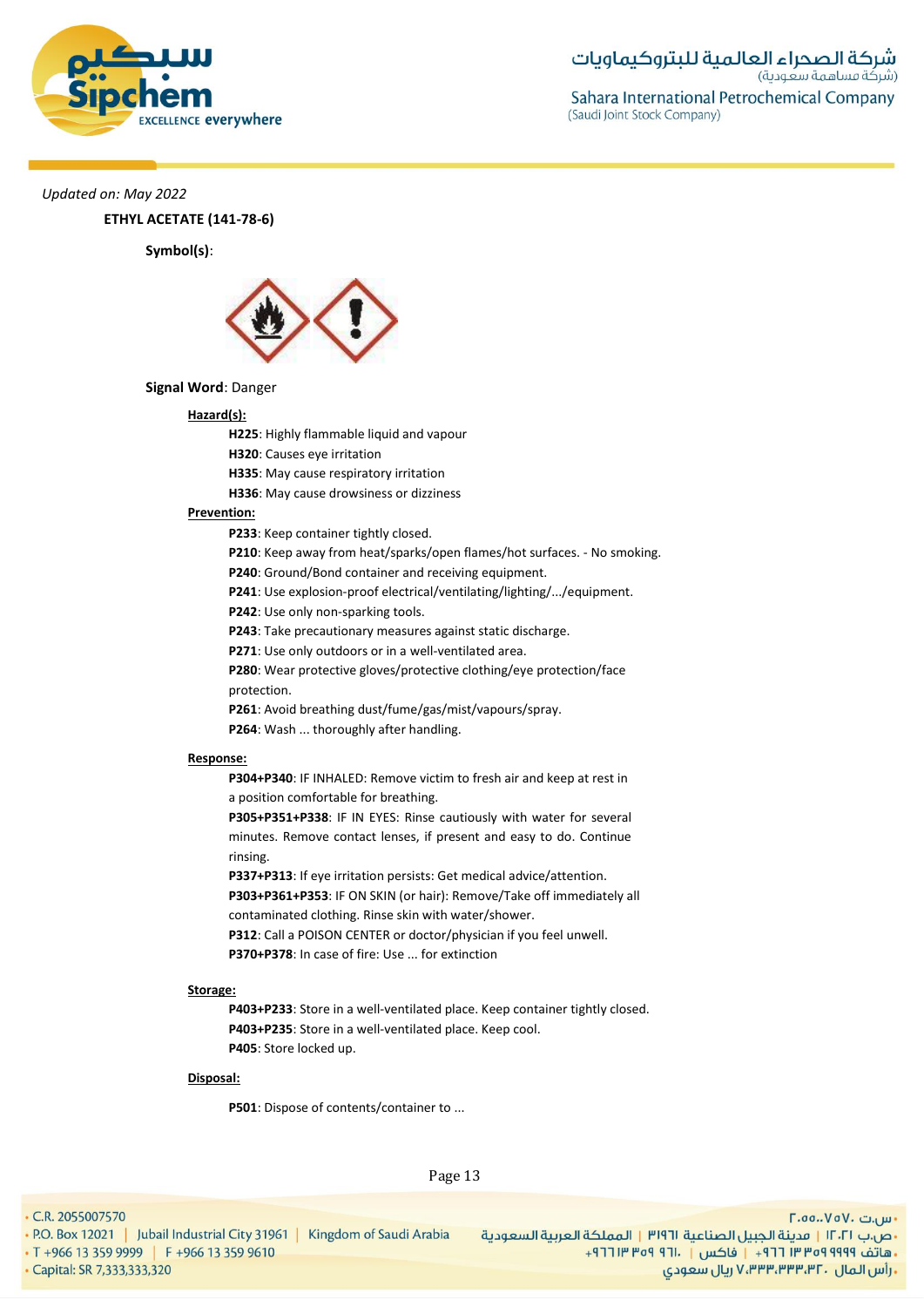

**MOE:**

### **Korea GHS Classifications (SV)**

Classifications below published by Korea's Ministry of Environment (MOE), Ministry of Employment and Labor (MOEL) or Office of National Emergency Management (NEMA, physical hazards only).

## **ETHYL ACETATE (141-78-6)**

| IVIUE:                                           |            |                                                 |
|--------------------------------------------------|------------|-------------------------------------------------|
| Flammable liquids                                | Category 2 | <b>H225</b> Highly flammable liquid and vapour. |
| Skin corrosion/irritation                        | Category 2 | <b>H315</b> Causes skin irritation.             |
| Specific target organ toxicity - Single exposure | Category 3 | H335 May cause respiratory irritation.          |
|                                                  |            |                                                 |
| <b>MOEL:</b>                                     |            |                                                 |
| Flammable liquids                                | Category 2 | <b>H225</b> Highly flammable liquid and vapour. |
| Specific target organ toxicity - Single exposure | Category 1 | H370 Causes damage to respiratory system.       |
| Specific target organ toxicity - Single exposure | Category 3 | H336 May cause drowsiness or dizziness.         |
|                                                  |            |                                                 |
| <b>NEMA:</b>                                     |            |                                                 |
| Flammable liquids                                | Category 2 | H225 Highly flammable liquid and vapour.        |

### **Korea GHS Labelling Information**

Labelling information below according to classifications published by Korea's Ministry of Environment (MOE), Ministry of Employment and Labor (MOEL) or Office of National Emergency Management (NEMA, physical hazards only).

### **ETHYL ACETATE (141-78-6)**

**Symbol(s)**:



## **Signal Word**: Danger

#### **Hazard(s):**

**H225**: Highly flammable liquid and vapour **H315**: Causes skin irritation **H335**: May cause respiratory irritation

#### **Prevention:**

**P233**: Keep container tightly closed.

- **P210**: Keep away from heat/sparks/open flames/hot surfaces. No smoking.
- **P240**: Ground/Bond container and receiving equipment.
- **P241**: Use explosion-proof electrical/ventilating/lighting/.../equipment.
- **P242**: Use only non-sparking tools.
- **P243**: Take precautionary measures against static discharge.
- **P271**: Use only outdoors or in a well-ventilated area.

Page 14

#### • C.R. 2055007570

- . P.O. Box 12021 | Jubail Industrial City 31961 | Kingdom of Saudi Arabia
- T +966 13 359 9999 | F +966 13 359 9610

- س.ت ۷۵۷۰-۲.٥٥ •ص.ب ١٢٠٢١ | مدينة الجبيل الصناعية ٣١٩٦١ | المملكة العربية السعودية + هاتف ٩٩٩٩ ٩٥٩ ٣٣ ٣ ٢٦١ - إ فاكس | . ١٣ ٢٥٩ ٣ ١٣ ٢٦٢ ريال سعودي, ۷٬۳۳۳٬۳۳۳٬۳۲۰ ريال سعودي

· Capital: SR 7,333,333,320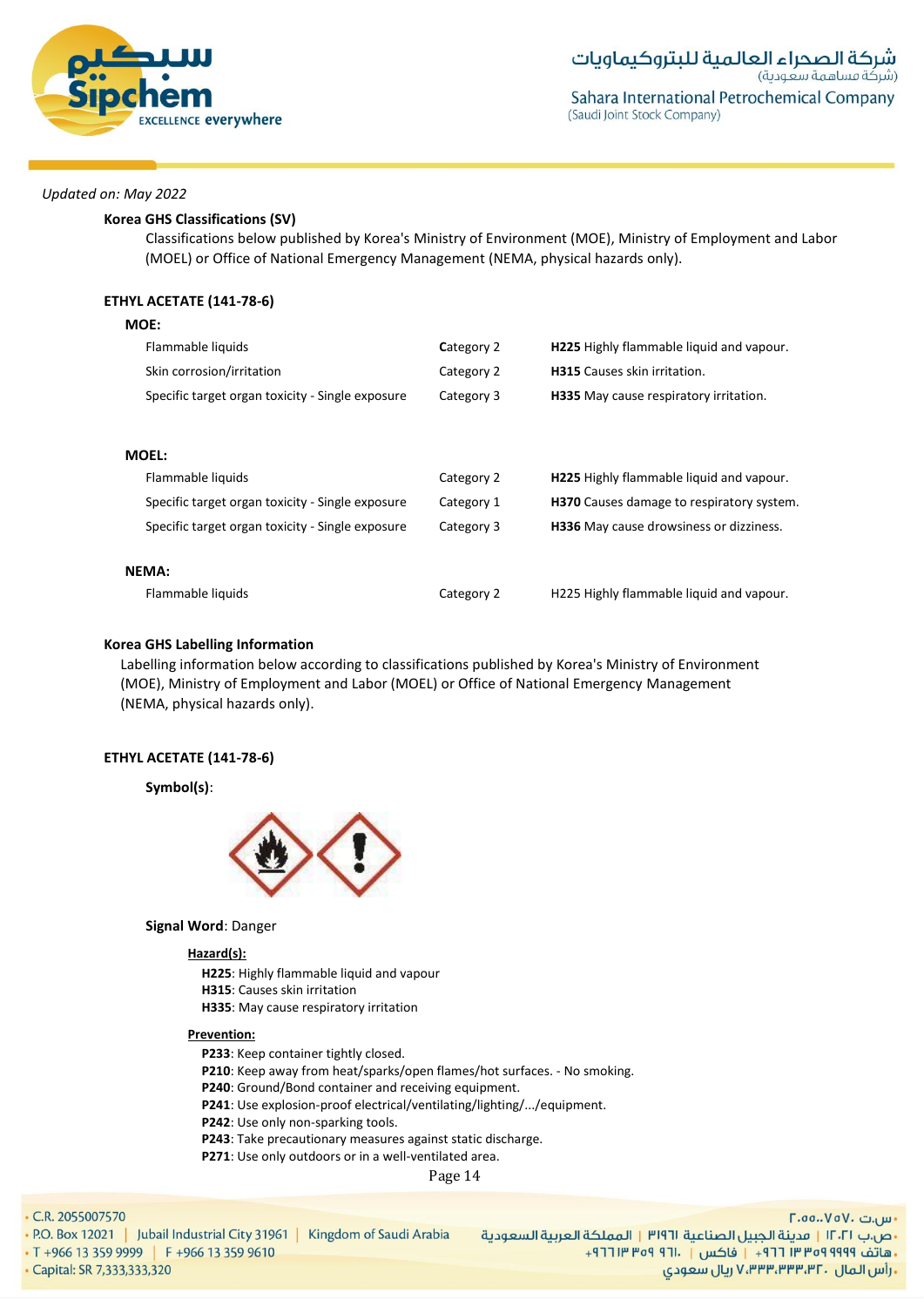

**P280**: Wear protective gloves/protective clothing/eye protection/face protection. **P261**: Avoid breathing dust/fume/gas/mist/vapours/spray. **P264**: Wash ... thoroughly after handling.

#### **Response:**

**P304+P340**: IF INHALED: Remove victim to fresh air and keep at rest in a position comfortable for breathing. **P302+P352**: IF ON SKIN: Wash with plenty of soap and water.

**P303+P361+P353**: IF ON SKIN (or hair): Remove/Take off immediately all contaminated clothing. Rinse skin with water/shower.

**P362+P364**: Take off contaminated clothing and wash it before reuse.

**P332+P313**: If skin irritation occurs: Get medical advice/attention.

**P312**: Call a POISON CENTER or doctor/physician if you feel unwell. **P321**: Specific treatment (see ... on this label).

**P370+P378**: In case of fire: Use ... for extinction.

### **Storage:**

**P403+P233**: Store in a well-ventilated place. Keep container tightly closed. **P403+P235**: Store in a well-ventilated place. Keep cool. **P405**: Store locked up.

#### **Disposal:**

**P501**: Dispose of contents/container to ...

#### **Symbol(s)**:



#### **Signal Word**: Danger

#### **Hazard(s):**

**H225**: Highly flammable liquid and vapour **H370**: Causes damage to organs

**H336**: May cause drowsiness or dizziness

#### **Prevention:**

**P233**: Keep container tightly closed.

**P210**: Keep away from heat/sparks/open flames/hot surfaces. - No smoking.

**P240**: Ground/Bond container and receiving equipment.

**P241**: Use explosion-proof electrical/ventilating/lighting/.../equipment.

**P242**: Use only non-sparking tools.

**P243**: Take precautionary measures against static discharge.

**P271**: Use only outdoors or in a well-ventilated area.

**P280**: Wear protective gloves/protective clothing/eye protection/face protection.

**P260**: Do not breathe dust/fume/gas/mist/vapours/spray.

**P264**: Wash ... thoroughly after handling.

**P270**: Do not eat, drink or smoke when using this product.

Page 15

#### • C.R. 2055007570

. P.O. Box 12021 | Jubail Industrial City 31961 | Kingdom of Saudi Arabia

• T +966 13 359 9999 | F +966 13 359 9610 • Capital: SR 7,333,333,320

 $\Gamma$ .00.. $V$ o $V$ . سى •ص.ب ١٢٠٢١ | مدينة الجبيل الصناعية ٣١٩٦١ | المملكة العربية السعودية + هاتف ٩٩٩٩ ٩٥٩ ٣٣ ٣ ٦٦١ + إ فاكس | . ١٣ ٢٥٩ ٣ ١٣ ٢٦٢ ريال سعودي, ۷٬۳۳۳٬۳۳۳٬۳۲۰ ريال سعودي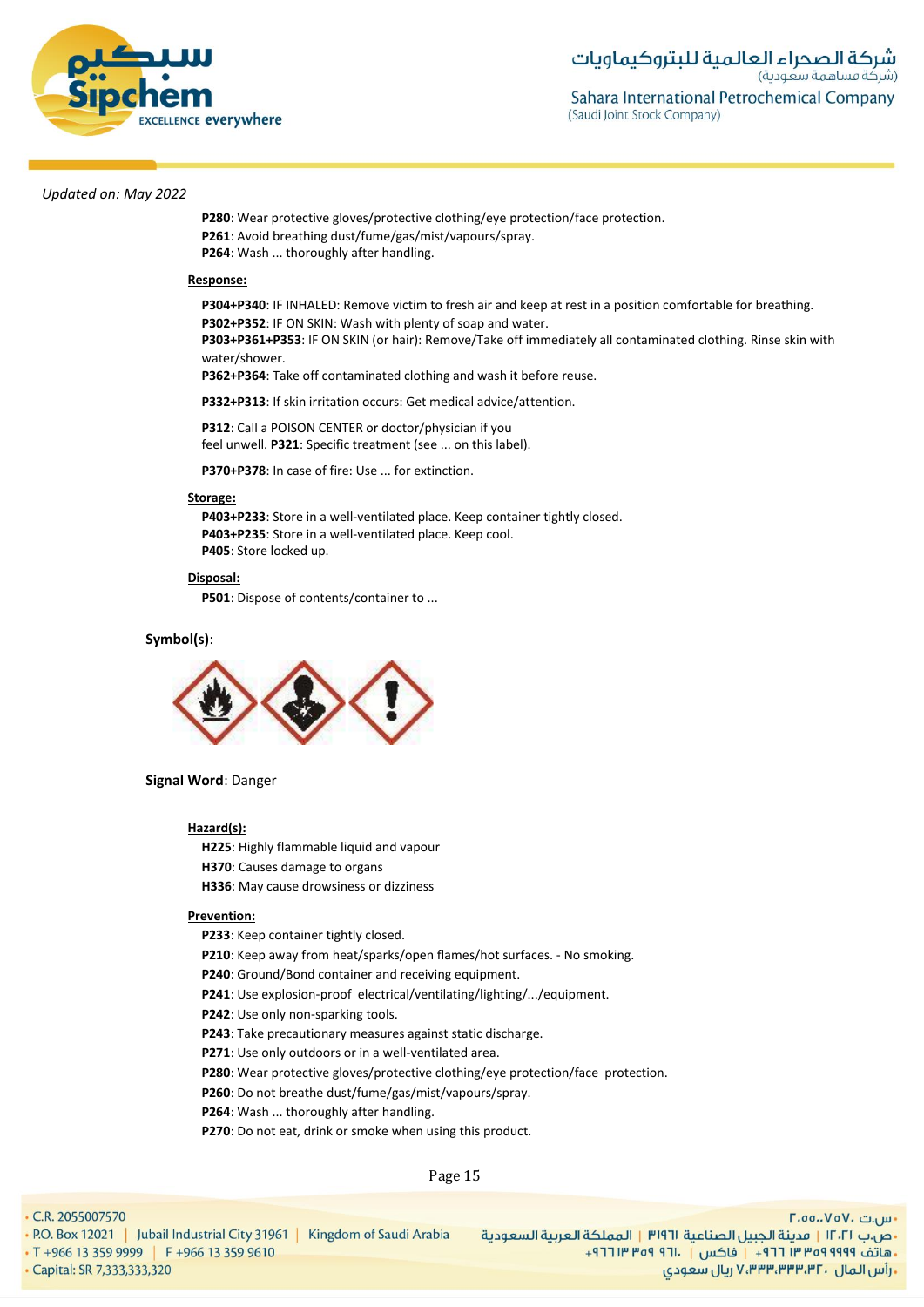

## **Response:**

**P308+P313**: IF exposed or concerned: Get medical advice/attention.

**P304+P340**: IF INHALED: Remove victim to fresh air and keep at rest in a position comfortable for breathing. **P303+P361+P353**: IF ON SKIN (or hair): Remove/Take off immediately all contaminated clothing. Rinse skin with water/shower.

**P312**: Call a POISON CENTER or doctor/physician if you feel unwell.

**P321**: Specific treatment (see ... on this label). **P370+P378**: In case of fire: Use ... for extinction.

#### **Storage:**

**P403+P233**: Store in a well-ventilated place. Keep container tightly closed. **P403+P235**: Store in a well-ventilated place. Keep cool. **P405**: Store locked up.

## **Disposal:**

**P501**: Dispose of contents/container to ...

### **Symbol(s)**:



#### **Signal Word**: Danger

#### **Hazard(s):**

**H225**: Highly flammable liquid and vapour

#### **Prevention:**

**P233**: Keep container tightly closed.

**P210**: Keep away from heat/sparks/open flames/hot surfaces. - No smoking.

**P240**: Ground/Bond container and receiving equipment.

**P241**: Use explosion-proof electrical/ventilating/lighting/.../equipment.

**P242**: Use only non-sparking tools.

**P243**: Take precautionary measures against static discharge.

**P280**: Wear protective gloves/protective clothing/eye protection/face protection.

#### **Response:**

**P303+P361+P353**: IF ON SKIN (or hair): Remove/Take off immediately all contaminated clothing. Rinse skin with water/shower.

**P370+P378**: In case of fire: Use ... for extinction.

#### **Storage:**

**P403+P235**: Store in a well-ventilated place. Keep cool.

#### **Disposal:**

**P501**: Dispose of contents/container to ...

• C.R. 2055007570

Page 16

· Capital: SR 7,333,333,320

• T +966 13 359 9999 | F +966 13 359 9610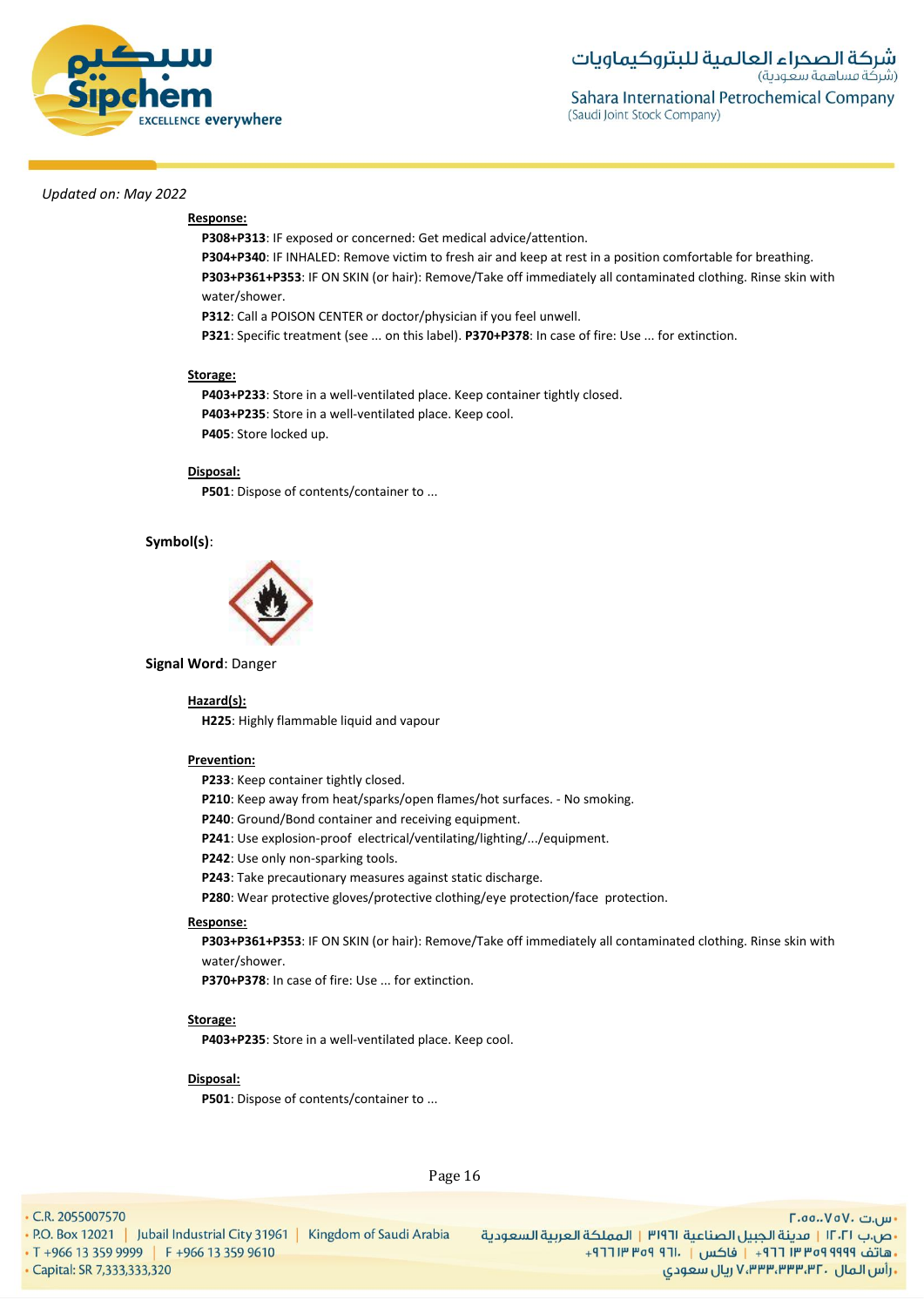

#### **New Zealand GHS Classifications**

Classifications below according to the Environmental Risk Management Authority's (ERMA) Hazardous Substances and New Organisms (HSNO) Act, as amended.

### **ETHYL ACETATE (141-78-6)**

| Flammable liquids -                 | Category 2  | <b>H225</b> Highly flammable liquid and vapour.    |
|-------------------------------------|-------------|----------------------------------------------------|
| Acute toxicity - Oral -             | Category 5  | <b>H303</b> May be harmful if swallowed.           |
| Acute toxicity - Inhalation -       | Category 5  | <b>H333</b> May be harmful if inhaled.             |
| Serious eye damage/eye Irritation - | Category 2A | H319 Causes serious eye irritation.                |
| Specific target organ toxicity $-$  |             |                                                    |
| Repeated exposure - Inhalation -    | Category 2  | H373 May cause damage to blood, brain, liver,      |
|                                     |             | hyroid gland, adrenal gland, and/or body weight    |
|                                     |             | through prolonged or repeated exposure if inhaled. |

#### **New Zealand GHS Labelling Information**

Labelling information below according to classifications published by New Zealand's Environmental Risk Management Authority's (ERMA) Hazardous Substances and New Organisms (HSNO) Act, as amended.

## **ETHYL ACETATE (141-78-6)**

### **Symbol(s)**:



## **Signal Word**: Danger

#### **Hazard(s):**

**H225**: Highly flammable liquid and vapour

- **H303**: May be harmful if swallowed
- **H333**: May be harmful if inhaled
- **H319**: Causes serious eye irritation
- **H373**: May cause damage to organs through prolonged or repeated exposure

#### **Prevention:**

**P233**: Keep container tightly closed.

- **P210**: Keep away from heat/sparks/open flames/hot surfaces. No smoking.
- **P240**: Ground/Bond container and receiving equipment.
- **P241**: Use explosion-proof electrical/ventilating/lighting/.../equipment.
- **P242**: Use only non-sparking tools.
- **P243**: Take precautionary measures against static discharge.
- **P280**: Wear protective gloves/protective clothing/eye protection/face protection.
- **P260**: Do not breathe dust/fume/gas/mist/vapours/spray.

**P264**: Wash ... thoroughly after handling.

Page 17

 $\cdot$  C.R. 2055007570

| • P.O. Box 12021   Jubail Industrial City 31961 |  | Kingdom of Saudi Arabia |
|-------------------------------------------------|--|-------------------------|
| $\cdot$ T +966 13 359 9999 F +966 13 359 9610   |  |                         |
| • Capital: SR 7,333,333,320                     |  |                         |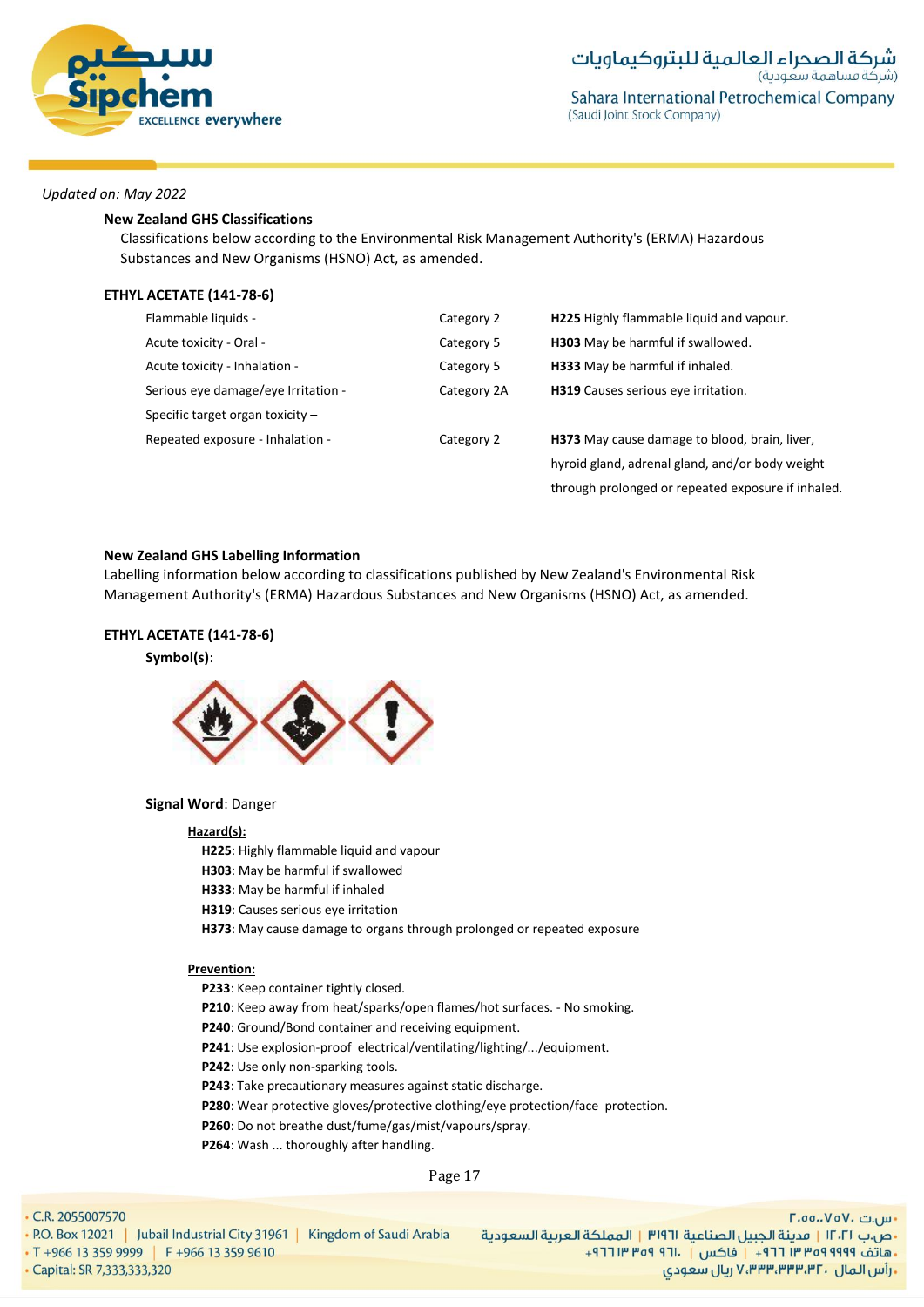

## **Response:**

**P304+P312**: IF INHALED: Call a POISON CENTER or doctor/physician if you feel unwell.

**P305+P351+P338**: IF IN EYES: Rinse cautiously with water for several minutes. Remove contact lenses, if present and easy to do. Continue rinsing.

**P337+P313**: If eye irritation persists: Get medical advice/attention.

**P303+P361+P353**: IF ON SKIN (or hair): Remove/Take off immediately all contaminated clothing. Rinse skin with water/shower.

**P314**: Get medical advice/attention if you feel unwell.

**P370+P378**: In case of fire: Use ... for extinction.

#### **Storage:**

**P403+P235**: Store in a well-ventilated place. Keep cool.

#### **Disposal:**

**P501**: Dispose of contents/container to ...

#### **Taiwan GHS Classifications**

Information below presented according to Taiwan's Bureau of Standards, Metrology and Inspection (BSMI) of the Ministry of Economic Affairs. This agency has published a series of standards (CNS 15030 1-27 Chemical Classification and Labelling) which provide guidance on classification and labelling of chemicals according to GHS.

### **ETHYL ACETATE (141-78-6)**

## **Taiwan:**

| Flammable liquids                 | Category 2  | <b>H225</b> Highly flammable liquid and vapour. |
|-----------------------------------|-------------|-------------------------------------------------|
| Serious eye damage/eye Irritation | Category 2A | <b>H319</b> Causes serious eye irritation.      |

#### **Taiwan GHS Labelling Information**

Labelling information below according to classifications published by Taiwan's Bureau of Standards, Metrology and Inspection (BSMI) of the Ministry of Economic Affairs. This agency has published a series of standards (CNS 150301-27 Chemical Classification and Labelling) which provide guidance on classification and labelling of chemicals according to GHS.

### **ETHYL ACETATE (141-78-6)**

#### **Symbol(s)**:



## **Signal Word**: Danger

**Hazard(s):**

**H225**: Highly flammable liquid and vapour **H319**: Causes serious eye irritation

#### **Prevention:**

**P233**: Keep container tightly closed.

**P210**: Keep away from heat/sparks/open flames/hot surfaces. - No smoking.

- **P240**: Ground/Bond container and receiving equipment.
- **P241**: Use explosion-proof electrical/ventilating/lighting/.../equipment.
- **P242**: Use only non-sparking tools.

Page 18

#### • C.R. 2055007570

. P.O. Box 12021 | Jubail Industrial City 31961 | Kingdom of Saudi Arabia • T +966 13 359 9999 | F +966 13 359 9610

 $\Gamma$ .00.. $V$ o $V$ . سى

• Capital: SR 7,333,333,320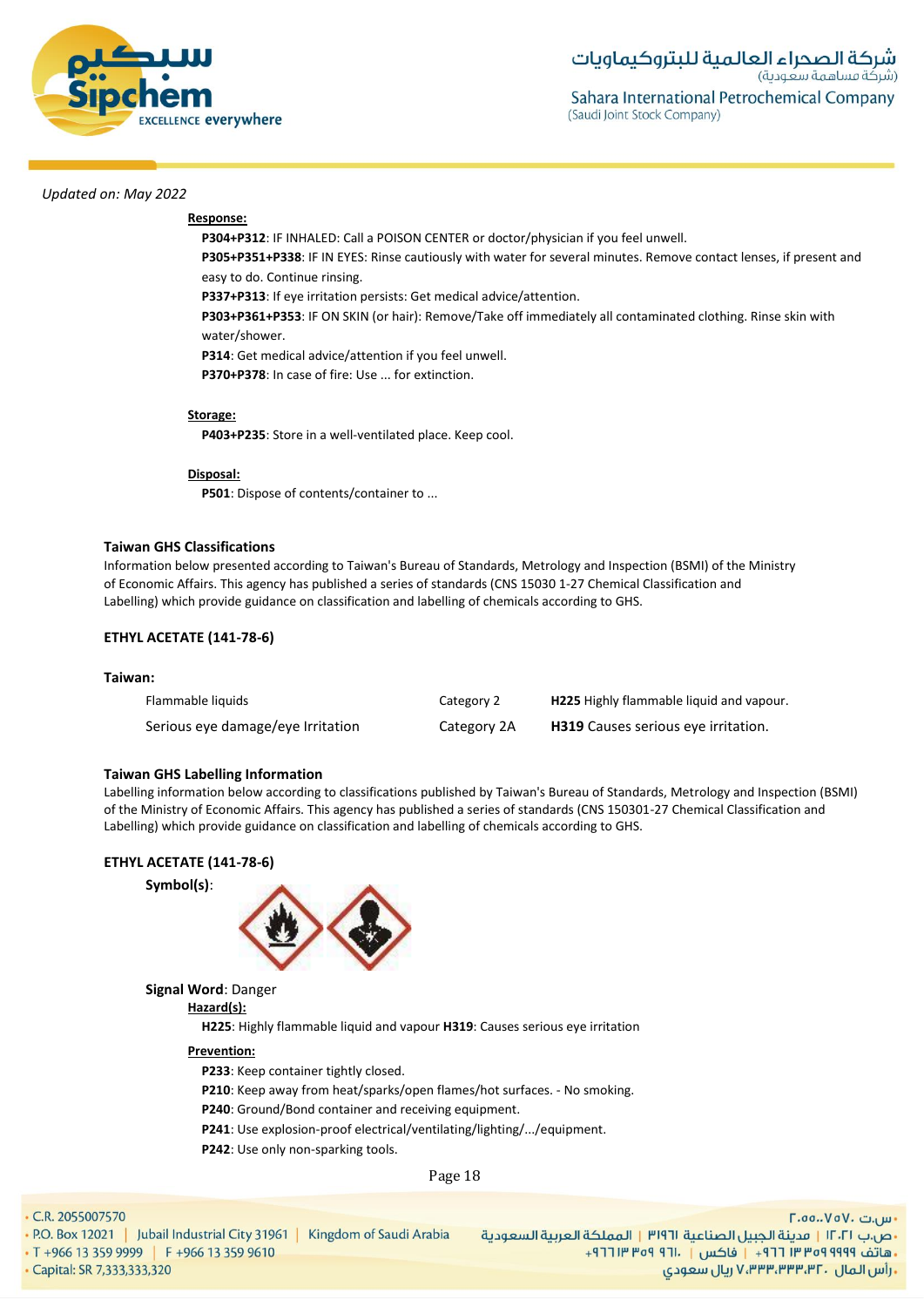

**P243**: Take precautionary measures against static discharge. **P280**: Wear protective gloves/protective clothing/eye protection/face protection. **P264**: Wash ... thoroughly after handling.

#### **Response:**

**P305+P351+P338**: IF IN EYES: Rinse cautiously with water for several minutes. Remove contact lenses, if present and easy to do. Continue rinsing.

**P337+P313**: If eye irritation persists: Get medical advice/attention.

**P303+P361+P353**: IF ON SKIN (or hair): Remove/Take off immediately all contaminated clothing. Rinse skin with water/shower.

**P370+P378**: In case of fire: Use ... for extinction.

#### **Storage:**

**P403+P235**: Store in a well-ventilated place. Keep cool.

#### **Disposal:**

**P501**: Dispose of contents/container to ...

### 15.2. Chemical Safety Assessment:

Sipchem has not conducted a chemical safety assessment for this product.



## **16. Other information**

#### 16.1. Training Advice:

Provide safety information, instruction and training to operators handling Ethyl Acetate.

The information and recommendations herein are taken from data contained in independent, industry recognized references. Although reasonable care has been taken in the preparation of the information herein, Sipchem Chemicals Company. make no guarantee, warranty (express or implied) or other representation and assume no responsibility as to the accuracy or suitability of such information for application of the information, since conditions of its use are beyond control of these companies. Sipchem Chemicals Company shall not bear any liability whatsoever for any loss or damage incurred in connection with the use of this substance.

• C.R. 2055007570

. P.O. Box 12021 | Jubail Industrial City 31961 | Kingdom of Saudi Arabia

• T +966 13 359 9999 | F +966 13 359 9610 • Capital: SR 7,333,333,320

 $\Gamma$ .00.. $V$ o $V$ . سى ال •ص.ب ١٢٠٢١ | مدينة الجبيل الصناعية ٣١٩٦١ | المملكة العربية السعودية + هاتف ٩٩٩٩ ٩٥٩ ٣٣ ٣ ٦٦١ + إ فاكس | . ١٣ ٢٥٩ ٣ ١٣ ٢٦٢ ريال سعودي, ۷٬۳۳۳٬۳۳۳٬۳۲۰ ريال سعودي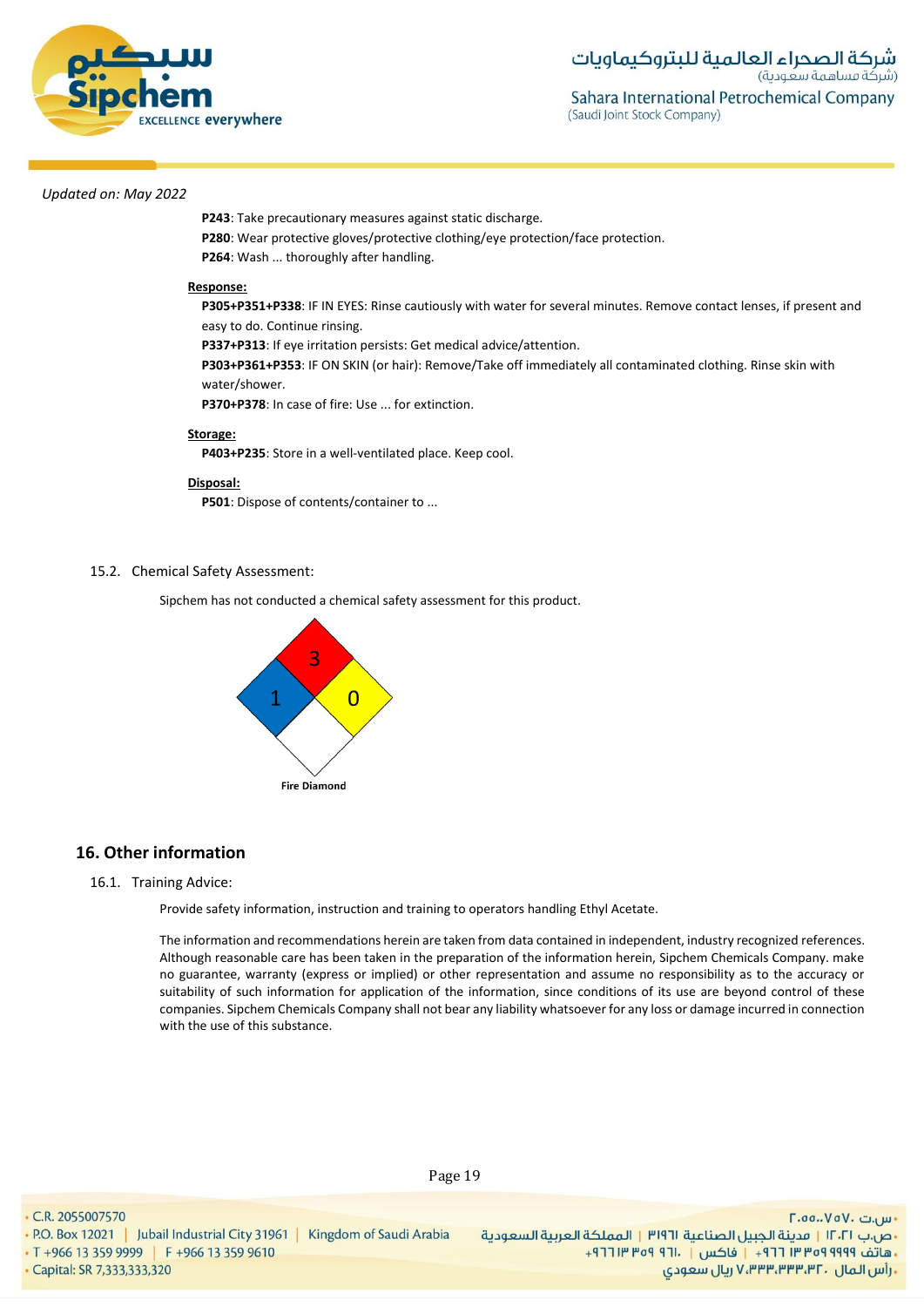

16.2. Exposure Scenarios:

Register of relevant Exposure Scenarios (ES) and Risk Management Measure (RMM) out of the CSR (Chemical Safety Report). The detailed CSR can be provided on request only.

| <b>ES</b><br><b>Number</b> | <b>Exposure Scenario</b><br>Name                                                                                         | <b>Sector of Use</b><br>(SU)       | <b>Product Category</b><br>(PC) | <b>Process Category</b><br>(PROC)                                                                                                                           | <b>Environmental Release</b><br>category (ERC) |
|----------------------------|--------------------------------------------------------------------------------------------------------------------------|------------------------------------|---------------------------------|-------------------------------------------------------------------------------------------------------------------------------------------------------------|------------------------------------------------|
| 1)                         | Industrial<br>manufacturing of ethyl<br>acetate                                                                          | SU <sub>8</sub>                    |                                 | PROC <sub>1</sub><br>PROC <sub>2</sub><br>PROC 8b                                                                                                           | ERC <sub>1</sub>                               |
| 2)                         | Drumming and<br>distribution of Ethyl<br>Acetate                                                                         | SU <sub>8</sub><br>SU <sub>9</sub> |                                 | PROC <sub>1</sub><br>PROC <sub>2</sub><br>PROC <sub>8a</sub><br>PROC <sub>8b</sub><br>PROC <sub>9</sub>                                                     | ERC <sub>2</sub>                               |
| 3)                         | Industrial formulation<br>of Ethyl Acetate and<br>its mixtures                                                           | SU 10                              |                                 | PROC 1<br>PROC <sub>2</sub><br>PROC <sub>3</sub><br>PROC <sub>4</sub><br>PROC <sub>5</sub><br>PROC <sub>8a</sub><br>PROC <sub>8b</sub><br>PROC <sub>9</sub> | ERC <sub>2</sub>                               |
| 4)                         | Industrial use as an<br><b>Extraction Solvent</b><br>and/or Processing Aid                                               | SU <sub>9</sub>                    |                                 | PROC <sub>3</sub><br>PROC 4 PROC 8a<br>PROC 8b                                                                                                              | ERC <sub>1</sub>                               |
| 5)                         | Industrial Application of<br>Paints, Coatings and<br>other Mixtures<br>containing Ethyl<br>Acetate by way of<br>Spraying |                                    | PC <sub>9a</sub>                | PROC <sub>1</sub><br>PROC <sub>2</sub><br>PROC 7 PROC 8a<br>PROC8b                                                                                          | ERC <sub>4</sub>                               |
| 6)                         | Industrial Application of<br><b>Paints and Coatings</b><br>\(non-spray<br>application)                                   |                                    |                                 | PROC1<br>PROC <sub>2</sub><br>PROC <sub>8a</sub><br>PROC 8b<br>PROC 10<br>PROC 13                                                                           | ERC <sub>4</sub>                               |
| 7)                         | Industrial and<br>Professional (end) use<br>of ethyl acetate as a<br>laboratory reagent                                  |                                    |                                 | <b>PROC 15</b>                                                                                                                                              | ERC4                                           |

Uses by professional workers

Page 20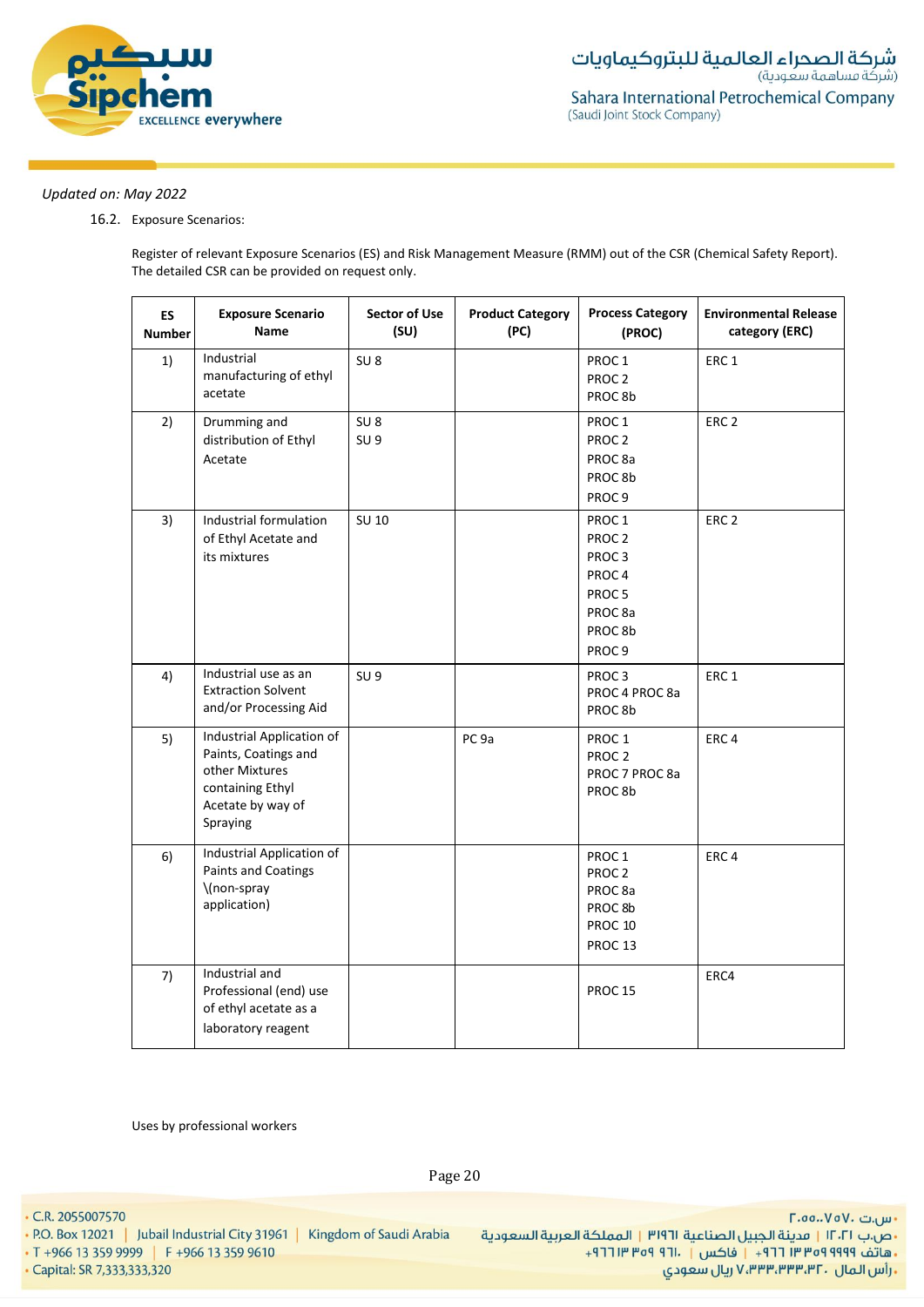

| ES<br><b>Number</b> | <b>Exposure Scenario Name</b>                                                                                                                                                              | Sector of Use<br>(SU) | <b>Product Category</b><br>(PC) | <b>Process Category</b><br>(PROC)                                                                                                                                          | <b>Environmental Release</b><br>category (ERC) |
|---------------------|--------------------------------------------------------------------------------------------------------------------------------------------------------------------------------------------|-----------------------|---------------------------------|----------------------------------------------------------------------------------------------------------------------------------------------------------------------------|------------------------------------------------|
| 1)                  | Professional<br>application f paints,<br>coatings, adhesives<br>and other<br>mixtures/products<br>containing ethyl<br>acetate (indoors or<br>outdoors, spray or non-<br>spray application) | SU <sub>8</sub>       |                                 | PROC <sub>1</sub><br>PROC <sub>2</sub><br>PROC <sub>8a</sub><br>PROC <sub>8b</sub><br>PROC <sub>10</sub><br>PROC <sub>11</sub><br>PROC <sub>13</sub><br>PROC <sub>19</sub> | ERC 8a<br>ERC 8d                               |
| 2)                  | Industrial and<br>Professional (end) use<br>of ethyl acetate as a<br>laboratory reagent                                                                                                    |                       |                                 | PROC <sub>15</sub>                                                                                                                                                         | ERC <sub>8a</sub>                              |

Uses by Consumers

| ES<br><b>Number</b> | <b>Exposure Scenario Name</b>                                 | Sector of Use<br>(SU) | <b>Product Category</b><br>(PC) | Environmental<br><b>Release category</b><br>(ERC) |
|---------------------|---------------------------------------------------------------|-----------------------|---------------------------------|---------------------------------------------------|
| 1)                  | Consumer use of Ethyl<br>Acetate in Adhesives<br>and Coatings |                       | PC <sub>1</sub><br>PC<br>9a     | ERC 8a                                            |
| 2)                  | Consumer use of ethyl<br>acetate in cosmetic<br>products      |                       | PC 39                           | ERC <sub>8a</sub>                                 |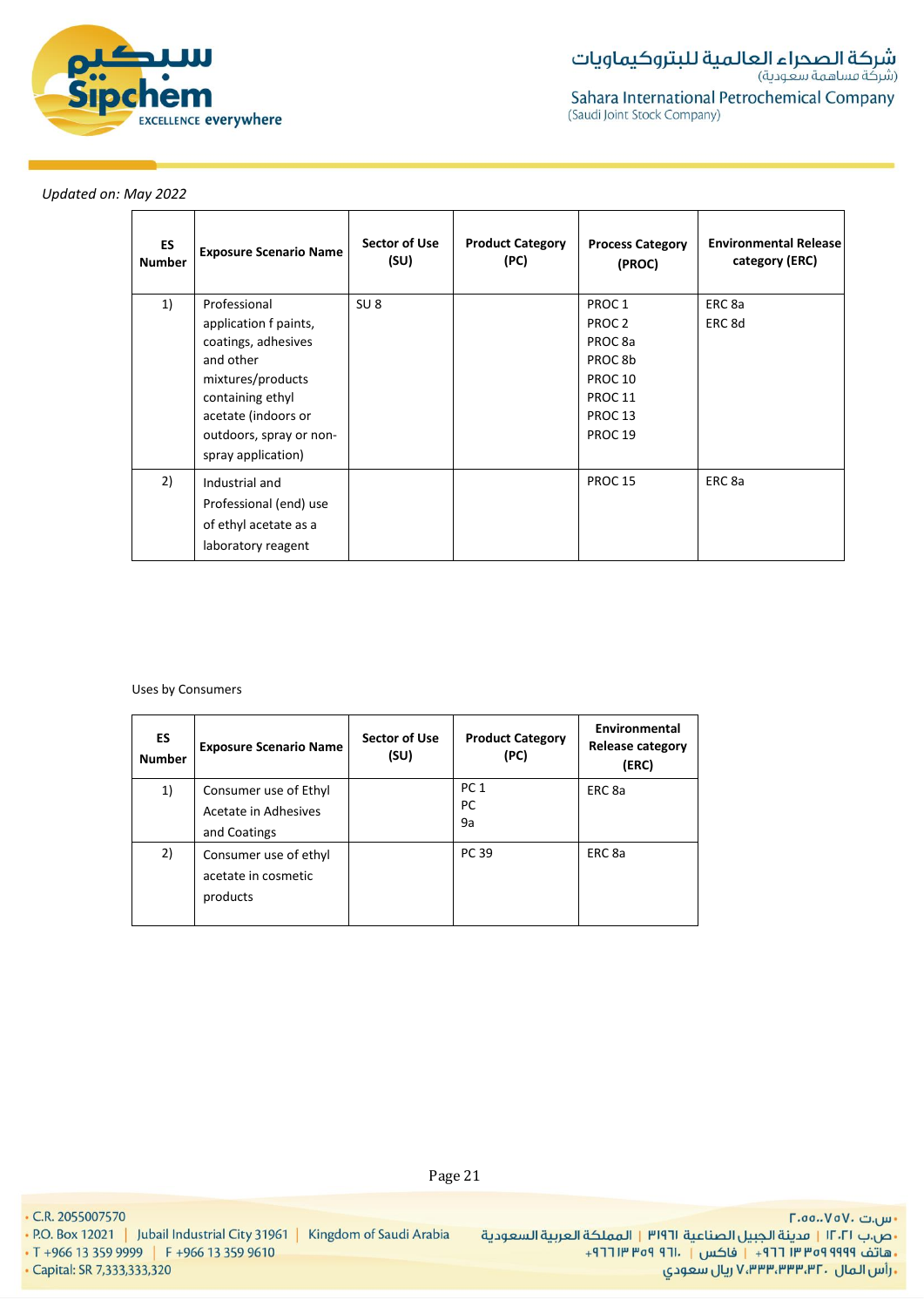

16.3. Identified uses and Risk Management measures

| <b>Identified Use</b><br>(IU)<br>name | <b>Use descriptors</b>                                                                                                                                                                                                                                                                                                                                                                                                                                                                                                                                                    | <b>Risk Management Measures (RMMs)</b>                                                                                                                                                                                                                                                                                                                                                                                                                                                                                                                                                                                                                                                                                                                                                                                                                                                                                                                                                                                                                                                                                                                                                                                                                                                                                                                                                                                                                                                                                                                  |
|---------------------------------------|---------------------------------------------------------------------------------------------------------------------------------------------------------------------------------------------------------------------------------------------------------------------------------------------------------------------------------------------------------------------------------------------------------------------------------------------------------------------------------------------------------------------------------------------------------------------------|---------------------------------------------------------------------------------------------------------------------------------------------------------------------------------------------------------------------------------------------------------------------------------------------------------------------------------------------------------------------------------------------------------------------------------------------------------------------------------------------------------------------------------------------------------------------------------------------------------------------------------------------------------------------------------------------------------------------------------------------------------------------------------------------------------------------------------------------------------------------------------------------------------------------------------------------------------------------------------------------------------------------------------------------------------------------------------------------------------------------------------------------------------------------------------------------------------------------------------------------------------------------------------------------------------------------------------------------------------------------------------------------------------------------------------------------------------------------------------------------------------------------------------------------------------|
| Manufacture                           | Process category (PROC):<br>PROC 1: Use in closed process, no likelihood of<br>exposure<br>PROC 2: Use in closed, continuous process with<br>occasional controlled exposure<br>PROC 8b: Transfer of substance or preparation<br>(charging/discharging) from/to vessels/large<br>containers at dedicated facilities<br>Environmental release category (ERC):<br>ERC 1: Manufacture of substances<br>Sector of end use (SU):<br>SU 8: Manufacture of bulk, large scale chemicals<br>(including petroleum products)<br>Subsequent service life relevant for that use?:<br>no | Avoid direct skin or eye contact with product. Identify<br>potential areas for indirect skin contact. Wear gloves (tested<br>to EN374) if hand contact with substance likely. Clean up<br>contamination/spills as soon as they occur.<br>Wash off any contamination immediately. Provide basic<br>employee training to prevent / minimize exposures and to<br>report any skin or eye problems that may develop [E3.1].<br>Other protection measures such as impervious suits and face<br>shields or goggles may be required during high dispersion<br>activities which are likely to lead to substantial aerosol<br>release. [E4.1]<br>Sample via closed loop or other system to avoid exposure [E8]<br>Provide a good standard of general ventilation (not less than 3<br>to 5 air changes per hour). [E11]<br>Ensure operation is carried out outdoors [E69], or, Provide a<br>good standard of general ventilation (not less than 3 to 5 air<br>changes per hour). [E11]<br>Handle substance within a closed system [E47]<br>Drain down and flush system prior to equipment break- in or<br>maintenance [E55]<br>Ensure material transfers are under containment or extract<br>ventilation [E66]<br>Handle in a fume cupboard or under extract ventilation [E83]<br>Store substance within a closed system [E84]<br>Avoid carrying out activities involving exposure for more than<br>15 minutes [OC26]<br>Avoid carrying out activities involving exposure for more than<br>4 hours [OC28]<br>Wear chemically resistant gloves (tested to EN374) in |
| Distribution                          | Process category (PROC):                                                                                                                                                                                                                                                                                                                                                                                                                                                                                                                                                  | combination with 'basic' employee training [PPE16]<br>Avoid direct skin or eye contact with product. Identify                                                                                                                                                                                                                                                                                                                                                                                                                                                                                                                                                                                                                                                                                                                                                                                                                                                                                                                                                                                                                                                                                                                                                                                                                                                                                                                                                                                                                                           |
|                                       | PROC 1: Use in closed process, no likelihood of<br>exposure<br>PROC 2: Use in closed, continuous process with<br>occasional controlled exposure<br>PROC 8a: Transfer of substance or preparation<br>(charging/discharging) from/to vessels/large<br>containers at non-dedicated facilities<br>PROC 8b: Transfer of substance or preparation<br>(charging/discharging) from/to vessels/large<br>containers at dedicated facilities                                                                                                                                         | potential areas for indirect skin contact. Wear gloves (tested<br>to EN374) if hand contact with substance likely. Clean up<br>contamination/spills as soon as they occur.<br>Wash off any contamination immediately. Provide basic<br>employee training to prevent / minimize exposures and to<br>report any skin or eye problems that may develop [E3.1]<br>Other protection measures such as impervious suits and face<br>shields or goggles may be required during high dispersion<br>activities which are likely to lead to substantial aerosol<br>release. [E4.1]<br>Locate bulk storage outdoors [E2] or Provide a good standard                                                                                                                                                                                                                                                                                                                                                                                                                                                                                                                                                                                                                                                                                                                                                                                                                                                                                                                 |

• C.R. 2055007570

- P.O. Box 12021 | Jubail Industrial City 31961 | Kingdom of Saudi Arabia
- T +966 13 359 9999 | F +966 13 359 9610

• Capital: SR 7,333,333,320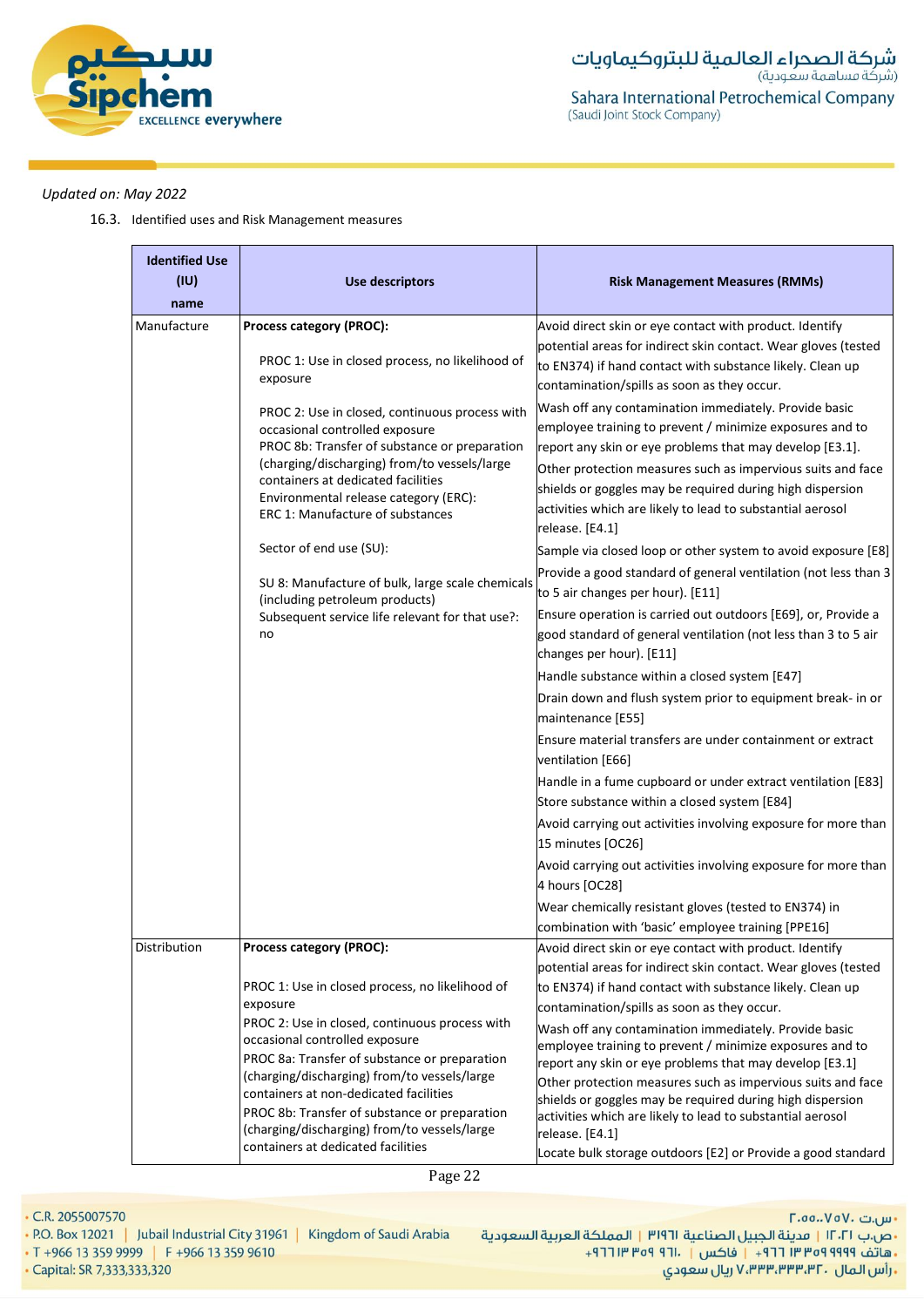

|             | PROC 9: Transfer of substance or preparation into<br>small containers (dedicated filling line, including | of general ventilation (not less than 3 to 5 air changes per<br>hour). [E11]                                                                                                    |
|-------------|----------------------------------------------------------------------------------------------------------|---------------------------------------------------------------------------------------------------------------------------------------------------------------------------------|
|             | weighing)<br><b>Environmental release category (ERC):</b>                                                | Sample via a closed loop or other system to avoid exposure<br>[E8]                                                                                                              |
|             | ERC 2: Formulation of preparations                                                                       | Ensure operation is undertaken outdoors [E69], or, Provide a<br>good standard of general ventilation (not less than 3 to 5 air                                                  |
|             | Sector of end use (SU):                                                                                  | changes per hour). [E11]<br>Clear transfer lines prior to de-coupling [E39]                                                                                                     |
|             | SU 8: Manufacture of bulk, large scale chemicals                                                         | Handle substance within a closed system [E47]                                                                                                                                   |
|             | (including petroleum products)                                                                           | Provide extract ventilation to points where emissions occur                                                                                                                     |
|             | SU 9: Manufacture of fine chemicals                                                                      | [E54]<br>Drain down and flush system prior to equipment break- in or                                                                                                            |
|             | Subsequent service life relevant for that use?: no                                                       | maintenance [E55]                                                                                                                                                               |
|             |                                                                                                          | Ensure material transfers are under containment or extract<br>ventilation [E66]                                                                                                 |
|             |                                                                                                          | Handle in a fume cupboard or under extract ventilation [E83]                                                                                                                    |
|             |                                                                                                          | Store substance within a closed system [E84]                                                                                                                                    |
|             |                                                                                                          | Wear chemically resistant gloves (tested to EN374) in<br>combination with 'basic' employee training [PPE16]                                                                     |
|             |                                                                                                          | Avoid carrying out activities involving exposure for more than<br>1 hour [OC27]                                                                                                 |
|             |                                                                                                          | Avoid carrying out activities involving exposure for more than<br>4 hours [OC28]                                                                                                |
| Formulation | Process category (PROC):                                                                                 | Avoid direct skin or eye contact with product. Identify                                                                                                                         |
|             | PROC 1: Use in closed process, no likelihood of                                                          | potential areas for indirect skin contact. Wear gloves (tested                                                                                                                  |
|             | exposure<br>PROC 2: Use in closed, continuous process with                                               | to EN374) if hand contact with substance likely. Clean up                                                                                                                       |
|             | occasional controlled exposure                                                                           | contamination/spills as soon as they occur.                                                                                                                                     |
|             | PROC 3: Use in closed batch process (synthesis or                                                        | Wash off any contamination immediately. Provide basic                                                                                                                           |
|             | formulation)                                                                                             | employee training to prevent / minimize exposures and to                                                                                                                        |
|             | PROC 4: Use in batch and other process (synthesis)                                                       | report any skin or eye problems that may develop [E3.1].                                                                                                                        |
|             | where opportunity for exposure arises                                                                    | Other protection measures such as impervious suits and face                                                                                                                     |
|             | PROC 5: Mixing or blending in batch processes for                                                        | shields or goggles may be required during high dispersion                                                                                                                       |
|             | formulation of preparations and articles<br>(multistage and/or significant contact)                      | activities which are likely to lead to substantial aerosol                                                                                                                      |
|             | PROC 8a: Transfer of substance or preparation                                                            | release. [E4.1]                                                                                                                                                                 |
|             | (charging/discharging) from/to vessels/large                                                             | Locate bulk storage outdoors [E2] or Provide a good standard                                                                                                                    |
|             | containers at non-dedicated facilities                                                                   | of general ventilation (not less than 3 to 5 air changes per                                                                                                                    |
|             | PROC 8b: Transfer of substance or preparation                                                            | hour). [E11]                                                                                                                                                                    |
|             | (charging/discharging) from/to vessels/large                                                             | Sample via closed loop or other system to avoid exposure [E8]                                                                                                                   |
|             | containers at dedicated facilities                                                                       | Ensure operation is undertaken outdoors [E69], or, Provide a                                                                                                                    |
|             | PROC 9: Transfer of substance or preparation                                                             | good standard of general ventilation (not less than 3 to 5 air                                                                                                                  |
|             | into small containers (dedicated filling line,                                                           |                                                                                                                                                                                 |
|             |                                                                                                          |                                                                                                                                                                                 |
|             | including weighing)                                                                                      | changes per hour). [E11]                                                                                                                                                        |
|             |                                                                                                          |                                                                                                                                                                                 |
|             | <b>Environmental release category (ERC):</b>                                                             | to 5 air changes per hour). [E11]                                                                                                                                               |
|             | ERC 2: Formulation of preparations                                                                       | Provide a good standard of general ventilation (not less than 3<br>Handle substance within a closed system [E47]<br>Provide extract ventilation to points where emissions occur |
|             | Sector of end use (SU):                                                                                  | [E54]<br>Drain down and flush system prior to equipment break-in or                                                                                                             |
|             | SU 10: Formulation [mixing] of preparations                                                              | maintenance [E55]                                                                                                                                                               |

Page 23

• C.R. 2055007570

• Capital: SR 7,333,333,320

• P.O. Box 12021 | Jubail Industrial City 31961 | Kingdom of Saudi Arabia

• T +966 13 359 9999 | F +966 13 359 9610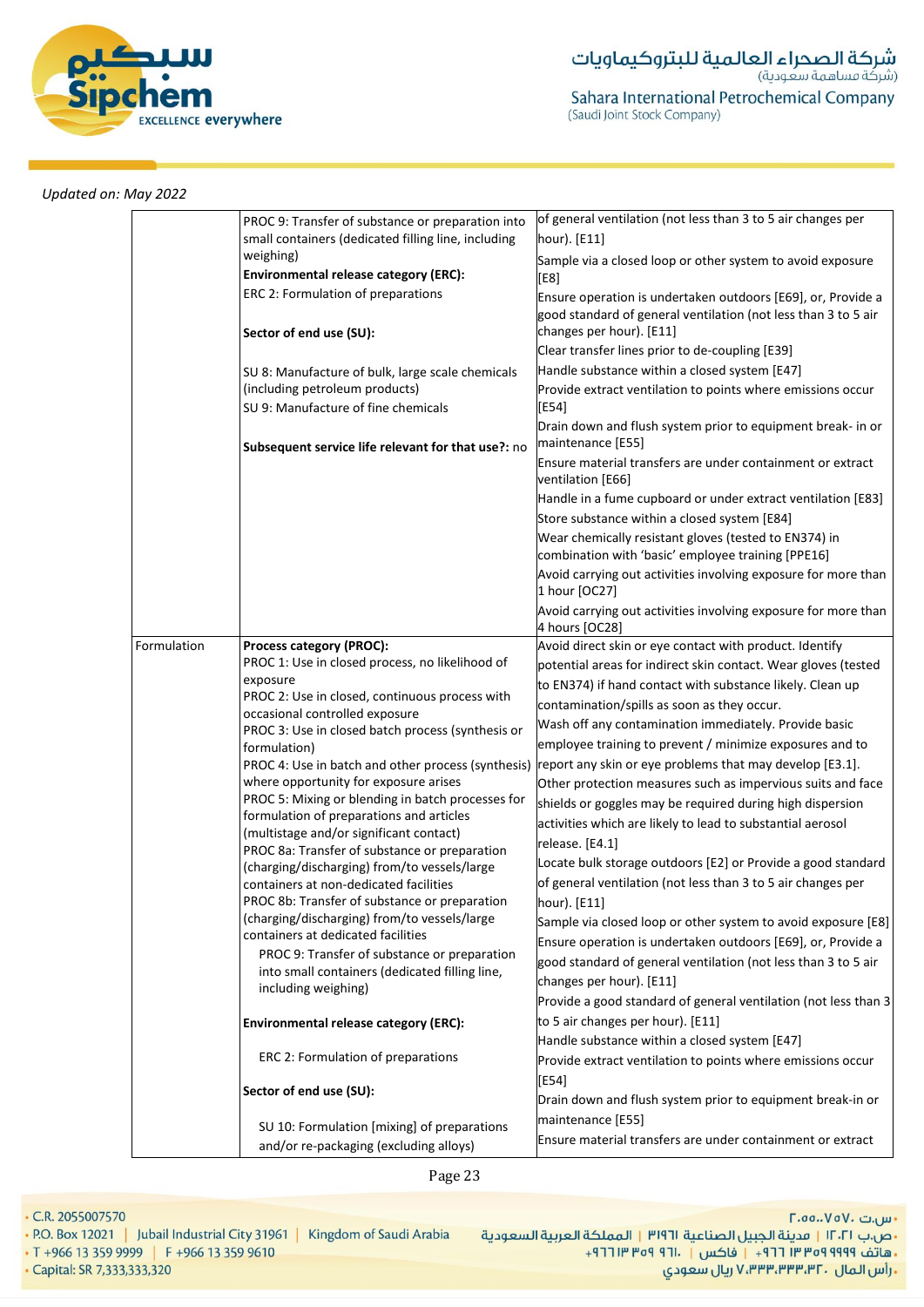

|                                | Subsequent service life relevant for that use?: no                                     | ventilation [E66]                                               |
|--------------------------------|----------------------------------------------------------------------------------------|-----------------------------------------------------------------|
|                                |                                                                                        | Handle in a fume cupboard or under extract ventilation [E83]    |
|                                |                                                                                        | Wear chemically resistant gloves (tested to EN374) in           |
|                                |                                                                                        | combination with 'basic' employee training [PPE16]              |
|                                |                                                                                        | Avoid carrying out activities involving exposure for more than  |
|                                |                                                                                        | 1 hour [OC27]                                                   |
|                                |                                                                                        | Avoid carrying out activities involving exposure for more than  |
|                                |                                                                                        | 4 hours [OC28]                                                  |
| Use in Industrial              | Process category (PROC):                                                               | Avoid direct skin or eye contact with product. Identify         |
| use as an                      |                                                                                        | potential areas for indirect skin contact. Wear gloves (tested  |
|                                | Extraction Solvent PROC 3: Use in closed batch process (synthesis or                   | to EN374) if hand contact with substance likely. Clean up       |
| and/or Processing formulation) |                                                                                        | contamination/spills as soon as they occur.                     |
| Aid                            | PROC 4: Use in batch and other process (synthesis)                                     | Wash off any contamination immediately. Provide basic           |
|                                | where opportunity for exposure arises<br>PROC 8a: Transfer of substance or preparation | employee training to prevent / minimize exposures and to        |
|                                | (charging/discharging) from/to vessels/large                                           | report any skin or eye problems that may develop [E3.1].        |
|                                | containers at non-dedicated facilities                                                 | Other protection measures such as impervious suits and face     |
|                                | PROC 8b: Transfer of substance or preparation                                          | shields or goggles may be required during high dispersion       |
|                                | (charging/discharging) from/to vessels/large                                           | activities which are likely to lead to substantial aerosol      |
|                                | containers at dedicated facilities                                                     | release. [E4.1]                                                 |
|                                | Environmental release category (ERC):                                                  | Locate bulk storage outdoors [E2] or Provide a good standard    |
|                                | ERC 1: Manufacture of substances                                                       | of general ventilation (not less than 3 to 5 air changes per    |
|                                |                                                                                        | hour). [E11]                                                    |
|                                | Sector of end use (SU):                                                                | Sample via closed loop or other system to avoid exposure [E8]   |
|                                | SU 9: Manufacture of fine chemicals                                                    | Ensure operation is undertaken outdoors [E69], or, Provide a    |
|                                |                                                                                        | good standard of general ventilation (not less than 3 to 5 air  |
|                                | Subsequent service life relevant for that use?: no                                     | changes per hour). [E11]                                        |
|                                |                                                                                        | Provide a good standard of general ventilation (not less than 3 |
|                                |                                                                                        | to 5 air changes per hour). [E11]                               |
|                                |                                                                                        |                                                                 |
|                                |                                                                                        | Handle substance within a closed system [E47]                   |
|                                |                                                                                        | Provide extract ventilation to points where emissions occur     |
|                                |                                                                                        | [E54]                                                           |
|                                |                                                                                        | Drain down and flush system prior to equipment break- in or     |
|                                |                                                                                        | maintenance [E55]                                               |
|                                |                                                                                        | Ensure material transfers are under containment or extract      |
|                                |                                                                                        | ventilation [E66]                                               |
|                                |                                                                                        | Handle in a fume cupboard or under extract ventilation [E83]    |
|                                |                                                                                        | Wear chemically resistant gloves (tested to EN374) in           |
|                                |                                                                                        | combination with 'basic' employee training [PPE16]              |
|                                |                                                                                        | Avoid carrying out activities involving exposure for more than  |
|                                |                                                                                        | 1 hour [OC27]                                                   |
|                                |                                                                                        | Avoid carrying out activities involving exposure for more than  |
|                                |                                                                                        | 4 hours [OC28]                                                  |

• C.R. 2055007570

• P.O. Box 12021 | Jubail Industrial City 31961 | Kingdom of Saudi Arabia

• T +966 13 359 9999 | F +966 13 359 9610

• Capital: SR 7,333,333,320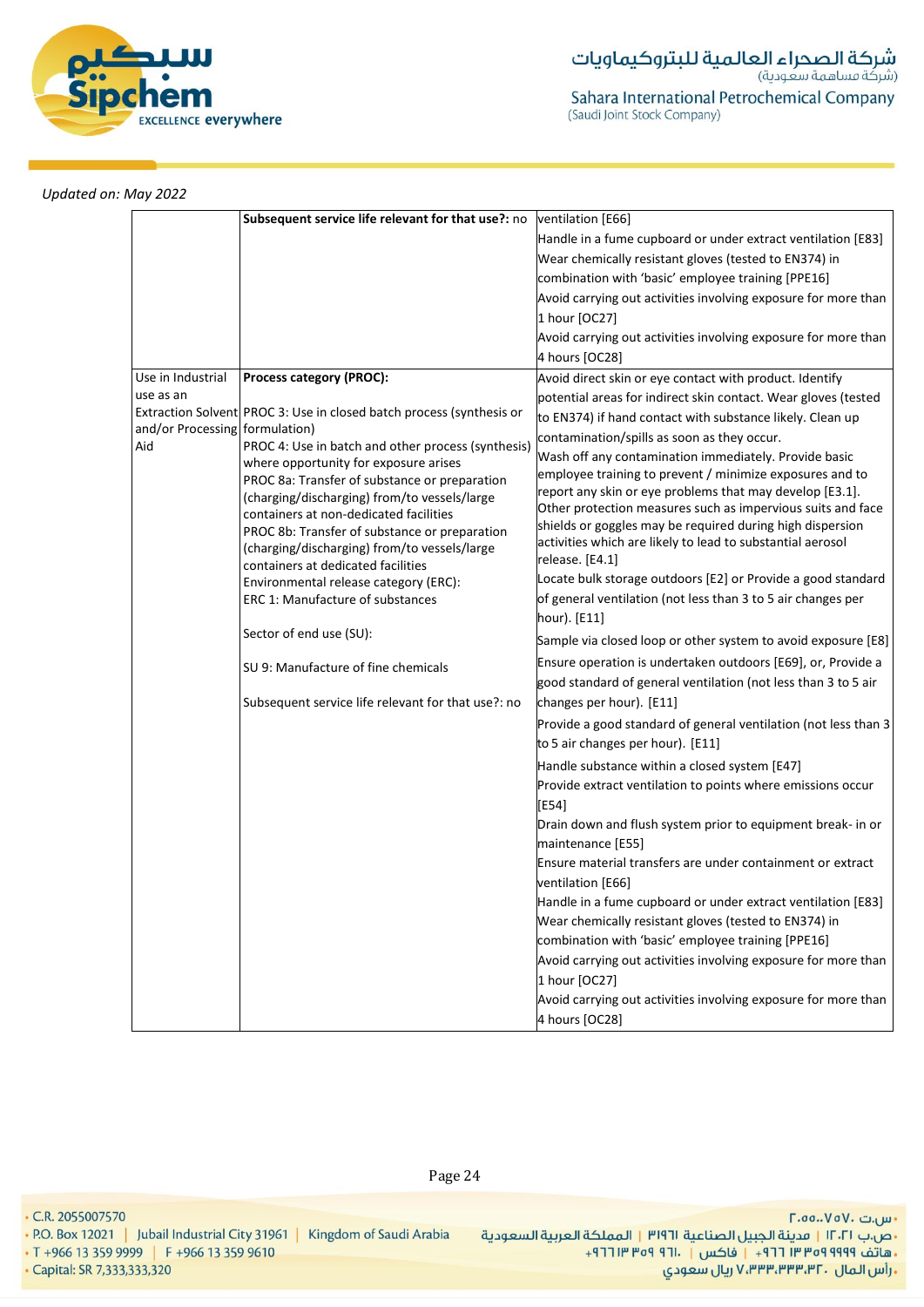

Uses by professional workers

| <b>Identified Use</b><br>(IU)<br>name                                                                                                    | <b>Use descriptors</b>                                                                                                                                                                                                                                                                                                                                                                                                                                                                                                                            | <b>Risk Management Measures (RMMs)</b>                                                                                                                                                                                                                                                                                                                                                                                                                                                                                                                                                                                                                                                                                                                                                                                                                                                                                                                                                                                   |
|------------------------------------------------------------------------------------------------------------------------------------------|---------------------------------------------------------------------------------------------------------------------------------------------------------------------------------------------------------------------------------------------------------------------------------------------------------------------------------------------------------------------------------------------------------------------------------------------------------------------------------------------------------------------------------------------------|--------------------------------------------------------------------------------------------------------------------------------------------------------------------------------------------------------------------------------------------------------------------------------------------------------------------------------------------------------------------------------------------------------------------------------------------------------------------------------------------------------------------------------------------------------------------------------------------------------------------------------------------------------------------------------------------------------------------------------------------------------------------------------------------------------------------------------------------------------------------------------------------------------------------------------------------------------------------------------------------------------------------------|
| Industrial<br>Application of<br>Paints,<br>Coatings and<br>other Mixtures<br>containing<br><b>Ethyl Acetate</b><br>by way of<br>Spraying | Process category (PROC):<br>PROC 1: Use in closed process, no likelihood<br>of exposure<br>PROC 2: Use in closed, continuous process<br>with occasional controlled exposure<br>PROC 7: Industrial spraying<br>PROC 8a: Transfer of substance or<br>preparation (charging/discharging)<br>from/to vessels/large containers at non-<br>dedicated facilities<br>PROC 8b: Transfer of substance or<br>preparation (charging/discharging) from/to<br>vessels/large containers at dedicated<br>facilities<br>Market sector by type of chemical product: | Avoid direct skin or eye contact with product. Identify<br>potential areas for indirect skin contact. Wear gloves<br>(tested to EN374) if hand contact with substance likely.<br>Clean up contamination/spills as soon as they occur.<br>Wash off any contamination immediately. Provide basic<br>employee training to prevent / minimize exposures and<br>to report any skin or eye problems that may develop<br>[E3.1].<br>Other protection measures such as impervious suits and<br>face shields or goggles may be required during high<br>dispersion activities which are likely to lead to substantial<br>aerosol release. [E4.1]<br>Locate bulk storage outdoors [E2] or Provide a good<br>standard of general ventilation (not less than 3 to 5 air<br>changes per hour). [E11]<br>Sample via closed loop or other system to avoid exposure<br>[E8]<br>Ensure operation is undertaken outdoors [E69], or, Provide<br>a good standard of general ventilation (not less than 3 to 5<br>air changes per hour). [E11] |
| Industrial                                                                                                                               | PC 9a: Coatings and paints, thinners, paint<br>removes<br><b>Environmental release category (ERC):</b><br>ERC 4: Industrial use of processing aids in<br>processes and products, not becoming part<br>of articles<br>Subsequent service life relevant for that<br>use?: no<br>Process category (PROC):                                                                                                                                                                                                                                            | Provide a good standard of general ventilation (not less<br>than 3 to 5 air changes per hour). [E11]<br>Handle substance within a closed system [E47]<br>Provide extract ventilation to points where emissions occur<br>[E54]<br>Drain down and flush system prior to equipment break- in<br>or maintenance [E55]<br>Ensure material transfers are under containment or extract<br>ventilation [E66]<br>Handle in a fume cupboard or under extract ventilation<br>[E83]<br>Wear chemically resistant gloves (tested to EN374) in<br>combination with 'basic' employee training [PPE16]<br>Avoid carrying out activities involving exposure for more<br>than 1 hour [OC27]<br>Avoid carrying out activities involving exposure for more<br>than 4 hours [OC28]<br>Avoid direct skin or eye contact with product. Identify                                                                                                                                                                                                 |
| Application of<br>Paints and<br>Coatings<br>\(non-spray<br>application)                                                                  | PROC 1: Use in closed process, no likelihood of<br>exposure<br>PROC 2: Use in closed, continuous process with<br>occasional controlled exposure<br>PROC 8a: Transfer of substance or preparation<br>(charging/discharging) from/to vessels/large<br>containers at non-dedicated facilities                                                                                                                                                                                                                                                        | potential areas for indirect skin contact. Wear gloves<br>(tested to EN374) if hand contact with substance likely.<br>Clean up contamination/spills as soon as they occur.<br>Wash off any contamination immediately. Provide basic<br>employee training to prevent / minimize exposures and to<br>report any skin or eye problems that may develop [E3.1].                                                                                                                                                                                                                                                                                                                                                                                                                                                                                                                                                                                                                                                              |

Page 25

• C.R. 2055007570

• P.O. Box 12021 | Jubail Industrial City 31961 | Kingdom of Saudi Arabia

• T +966 13 359 9999 | F +966 13 359 9610

• Capital: SR 7,333,333,320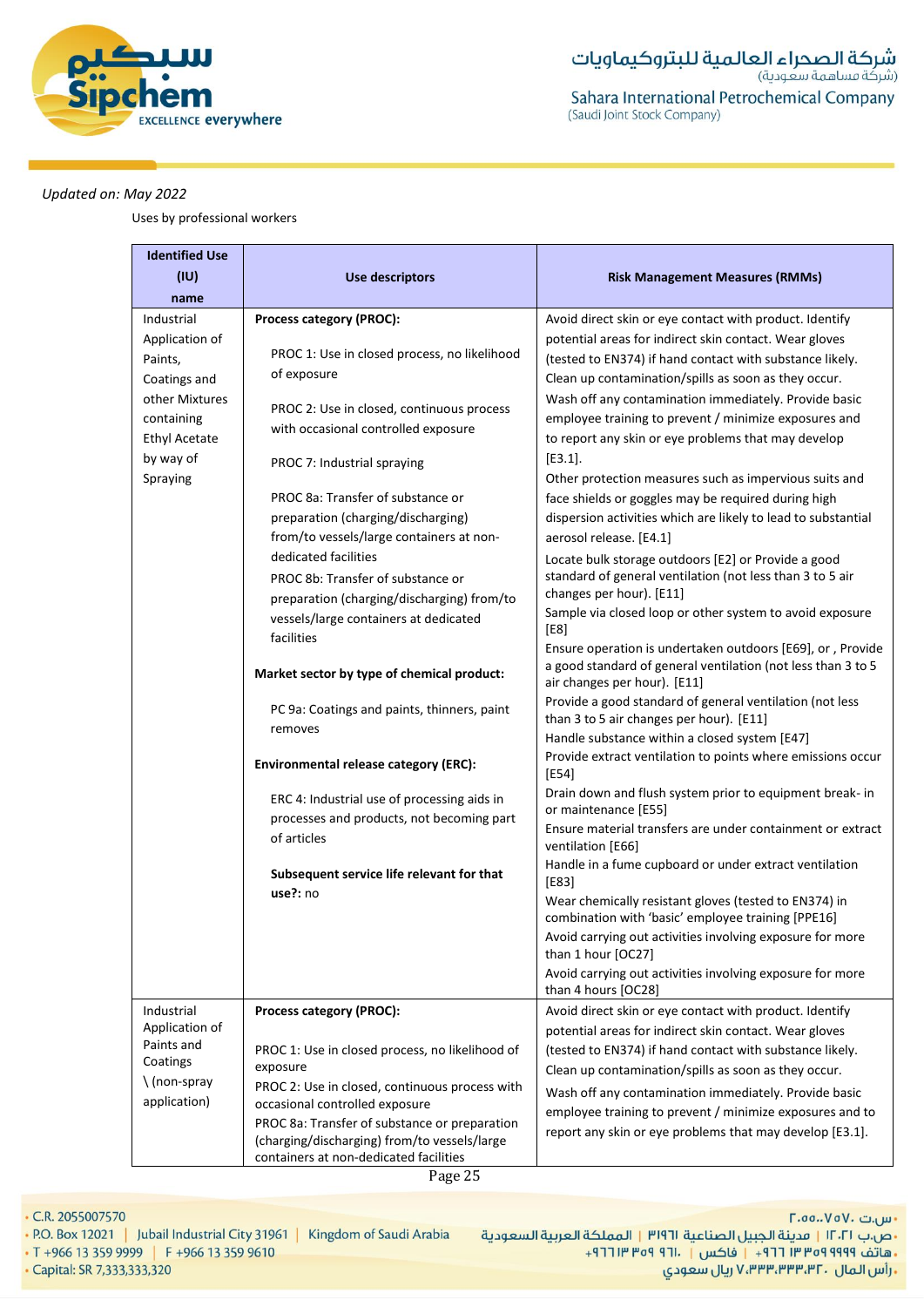

|                                                                                 | PROC 8b: Transfer of substance or preparation<br>(charging/discharging) from/to vessels/large<br>containers at dedicated facilities<br>PROC 10: Roller application or brushing<br>PROC 13: Treatment of articles by dipping and<br>pouring<br><b>Environmental release category (ERC):</b><br>ERC 4: Industrial use of processing aids in<br>processes and products, not becoming part<br>of articles<br>Subsequent service life relevant for that use?:<br>no | Other protection measures such as impervious suits and<br>face shields or goggles may be required during high<br>dispersion activities which are likely to lead to substantial<br>aerosol release. [E4.1]<br>Locate bulk storage outdoors [E2] or Provide a good<br>standard of general ventilation (not less than 3 to 5 air<br>changes per hour). [E11]<br>Sample via closed loop or other system to avoid exposure<br>[E8]<br>Ensure operation is undertaken outdoors [E69], or, Provide<br>a good standard of general ventilation (not less than 3 to 5<br>air changes per hour). [E11]<br>Provide a good standard of general ventilation (not less<br>than 3 to 5 air changes per hour). [E11]<br>Handle substance within a closed system [E47]<br>Provide extract ventilation to points where emissions occur<br>$[E54]$<br>Drain down and flush system prior to equipment break- in<br>or maintenance [E55]<br>Ensure material transfers are under containment or extract<br>ventilation [E66]<br>Handle in a fume cupboard or under extract ventilation<br>[E83]<br>Wear chemically resistant gloves (tested to EN374) in<br>combination with 'basic' employee training [PPE16]<br>Avoid carrying out activities involving exposure for more<br>than 1 hour [OC27]<br>Avoid carrying out activities involving exposure for more |
|---------------------------------------------------------------------------------|----------------------------------------------------------------------------------------------------------------------------------------------------------------------------------------------------------------------------------------------------------------------------------------------------------------------------------------------------------------------------------------------------------------------------------------------------------------|-----------------------------------------------------------------------------------------------------------------------------------------------------------------------------------------------------------------------------------------------------------------------------------------------------------------------------------------------------------------------------------------------------------------------------------------------------------------------------------------------------------------------------------------------------------------------------------------------------------------------------------------------------------------------------------------------------------------------------------------------------------------------------------------------------------------------------------------------------------------------------------------------------------------------------------------------------------------------------------------------------------------------------------------------------------------------------------------------------------------------------------------------------------------------------------------------------------------------------------------------------------------------------------------------------------------------------------------|
| Industrial and<br>Professional<br>(end) use of                                  | Process category (PROC):                                                                                                                                                                                                                                                                                                                                                                                                                                       | than 4 hours [OC28]<br>Avoid direct skin or eye contact with product. Identify<br>potential areas for indirect skin contact. Wear gloves                                                                                                                                                                                                                                                                                                                                                                                                                                                                                                                                                                                                                                                                                                                                                                                                                                                                                                                                                                                                                                                                                                                                                                                                |
|                                                                                 | PROC 15: Use as laboratory reagent                                                                                                                                                                                                                                                                                                                                                                                                                             | (tested to EN374) if hand contact with substance likely.<br>Clean up contamination/spills as soon as they occur.                                                                                                                                                                                                                                                                                                                                                                                                                                                                                                                                                                                                                                                                                                                                                                                                                                                                                                                                                                                                                                                                                                                                                                                                                        |
|                                                                                 | <b>Environmental release category (ERC):</b><br>ERC 4: Industrial use of processing aids in<br>processes and products, not becoming part of                                                                                                                                                                                                                                                                                                                    | Wash off any contamination immediately. Provide basic<br>employee training to prevent / minimize exposures and to<br>report any skin or eye problems that may develop [E3.1]                                                                                                                                                                                                                                                                                                                                                                                                                                                                                                                                                                                                                                                                                                                                                                                                                                                                                                                                                                                                                                                                                                                                                            |
|                                                                                 | articles<br>Subsequent service life relevant for that use?:<br>no                                                                                                                                                                                                                                                                                                                                                                                              | Other protection measures such as impervious suits and<br>face shields or goggles may be required during high<br>dispersion activities which are likely to lead to substantial<br>aerosol release. [E4.1]                                                                                                                                                                                                                                                                                                                                                                                                                                                                                                                                                                                                                                                                                                                                                                                                                                                                                                                                                                                                                                                                                                                               |
|                                                                                 |                                                                                                                                                                                                                                                                                                                                                                                                                                                                | Provide a good standard of general ventilation (not less                                                                                                                                                                                                                                                                                                                                                                                                                                                                                                                                                                                                                                                                                                                                                                                                                                                                                                                                                                                                                                                                                                                                                                                                                                                                                |
|                                                                                 |                                                                                                                                                                                                                                                                                                                                                                                                                                                                | than 3 to 5 air changes per hour). [E11]                                                                                                                                                                                                                                                                                                                                                                                                                                                                                                                                                                                                                                                                                                                                                                                                                                                                                                                                                                                                                                                                                                                                                                                                                                                                                                |
|                                                                                 |                                                                                                                                                                                                                                                                                                                                                                                                                                                                | Handle in a fume cupboard or under extract ventilation<br>$[E83]$                                                                                                                                                                                                                                                                                                                                                                                                                                                                                                                                                                                                                                                                                                                                                                                                                                                                                                                                                                                                                                                                                                                                                                                                                                                                       |
| Professional<br>application f<br>paints,<br>coatings,<br>adhesives and<br>other | Process category (PROC):                                                                                                                                                                                                                                                                                                                                                                                                                                       | Avoid direct skin or eye contact with product. Identify                                                                                                                                                                                                                                                                                                                                                                                                                                                                                                                                                                                                                                                                                                                                                                                                                                                                                                                                                                                                                                                                                                                                                                                                                                                                                 |
|                                                                                 |                                                                                                                                                                                                                                                                                                                                                                                                                                                                | potential areas for indirect skin contact. Wear gloves                                                                                                                                                                                                                                                                                                                                                                                                                                                                                                                                                                                                                                                                                                                                                                                                                                                                                                                                                                                                                                                                                                                                                                                                                                                                                  |
|                                                                                 | PROC 1: Use in closed process, no likelihood of<br>exposure                                                                                                                                                                                                                                                                                                                                                                                                    | (tested to EN374) if hand contact with substance likely.<br>Clean up contamination/spills as soon as they occur.                                                                                                                                                                                                                                                                                                                                                                                                                                                                                                                                                                                                                                                                                                                                                                                                                                                                                                                                                                                                                                                                                                                                                                                                                        |
|                                                                                 | PROC 2: Use in closed, continuous process with<br>occasional controlled exposure                                                                                                                                                                                                                                                                                                                                                                               |                                                                                                                                                                                                                                                                                                                                                                                                                                                                                                                                                                                                                                                                                                                                                                                                                                                                                                                                                                                                                                                                                                                                                                                                                                                                                                                                         |

Page 26

• C.R. 2055007570

• P.O. Box 12021 | Jubail Industrial City 31961 | Kingdom of Saudi Arabia

• T +966 13 359 9999 | F +966 13 359 9610

• Capital: SR 7,333,333,320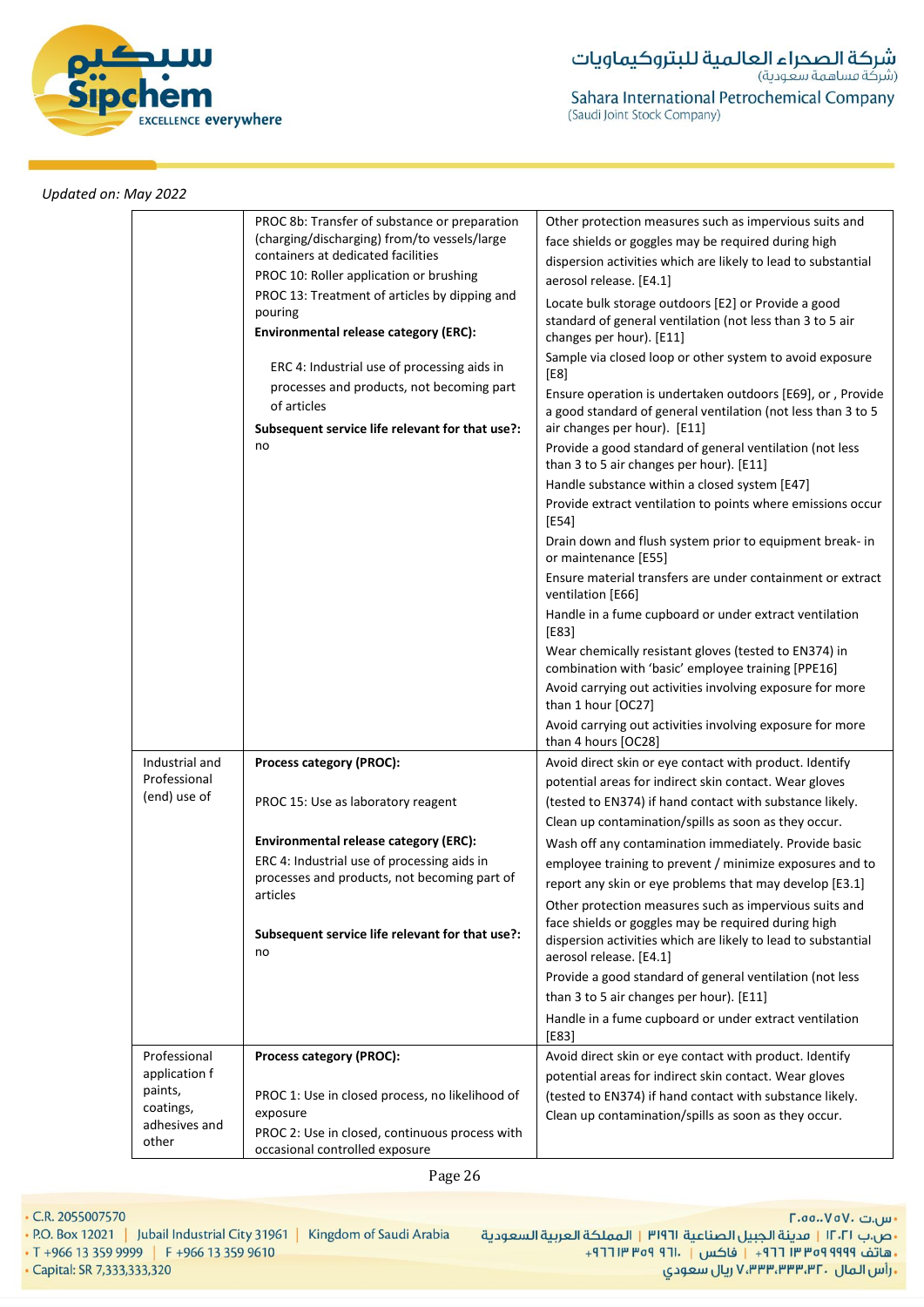

| report any skin or eye problems that may develop [E3.1]<br>Other protection measures such as impervious suits and<br>face shields or goggles may be required during high<br>dispersion activities which are likely to lead to substantial<br>Provide a good standard of general ventilation (not less |
|-------------------------------------------------------------------------------------------------------------------------------------------------------------------------------------------------------------------------------------------------------------------------------------------------------|
|                                                                                                                                                                                                                                                                                                       |
| employee training to prevent / minimize exposures and to                                                                                                                                                                                                                                              |
| Clean up contamination/spills as soon as they occur.<br>Wash off any contamination immediately. Provide basic                                                                                                                                                                                         |
| (tested to EN374) if hand contact with substance likely.                                                                                                                                                                                                                                              |
| Avoid direct skin or eye contact with product. Identify<br>potential areas for indirect skin contact. Wear gloves                                                                                                                                                                                     |
| Avoid carrying out activities involving exposure for more                                                                                                                                                                                                                                             |
|                                                                                                                                                                                                                                                                                                       |
| combination with 'basic' employee training [PPE16]<br>Avoid carrying out activities involving exposure for more                                                                                                                                                                                       |
| Wear chemically resistant gloves (tested to EN374) in                                                                                                                                                                                                                                                 |
| Handle in a fume cupboard or under extract ventilation                                                                                                                                                                                                                                                |
| Ensure material transfers are under containment or extract                                                                                                                                                                                                                                            |
| Drain down and flush system prior to equipment break- in                                                                                                                                                                                                                                              |
|                                                                                                                                                                                                                                                                                                       |
| Handle substance within a closed system [E47]<br>Provide extract ventilation to points where emissions occur                                                                                                                                                                                          |
|                                                                                                                                                                                                                                                                                                       |
| Provide a good standard of general ventilation (not less                                                                                                                                                                                                                                              |
| a good standard of general ventilation (not less than 3 to 5                                                                                                                                                                                                                                          |
| Ensure operation is undertaken outdoors [E69], or, Provide                                                                                                                                                                                                                                            |
| Sample via closed loop or other system to avoid exposure                                                                                                                                                                                                                                              |
|                                                                                                                                                                                                                                                                                                       |
| standard of general ventilation (not less than 3 to 5 air                                                                                                                                                                                                                                             |
| Locate bulk storage outdoors [E2] or Provide a good                                                                                                                                                                                                                                                   |
| dispersion activities which are likely to lead to substantial                                                                                                                                                                                                                                         |
| face shields or goggles may be required during high                                                                                                                                                                                                                                                   |
| report any skin or eye problems that may develop [E3.1].<br>Other protection measures such as impervious suits and                                                                                                                                                                                    |
| Wash off any contamination immediately. Provide basic<br>employee training to prevent / minimize exposures and to                                                                                                                                                                                     |
|                                                                                                                                                                                                                                                                                                       |

• C.R. 2055007570

• T +966 13 359 9999 | F +966 13 359 9610

• Capital: SR 7,333,333,320